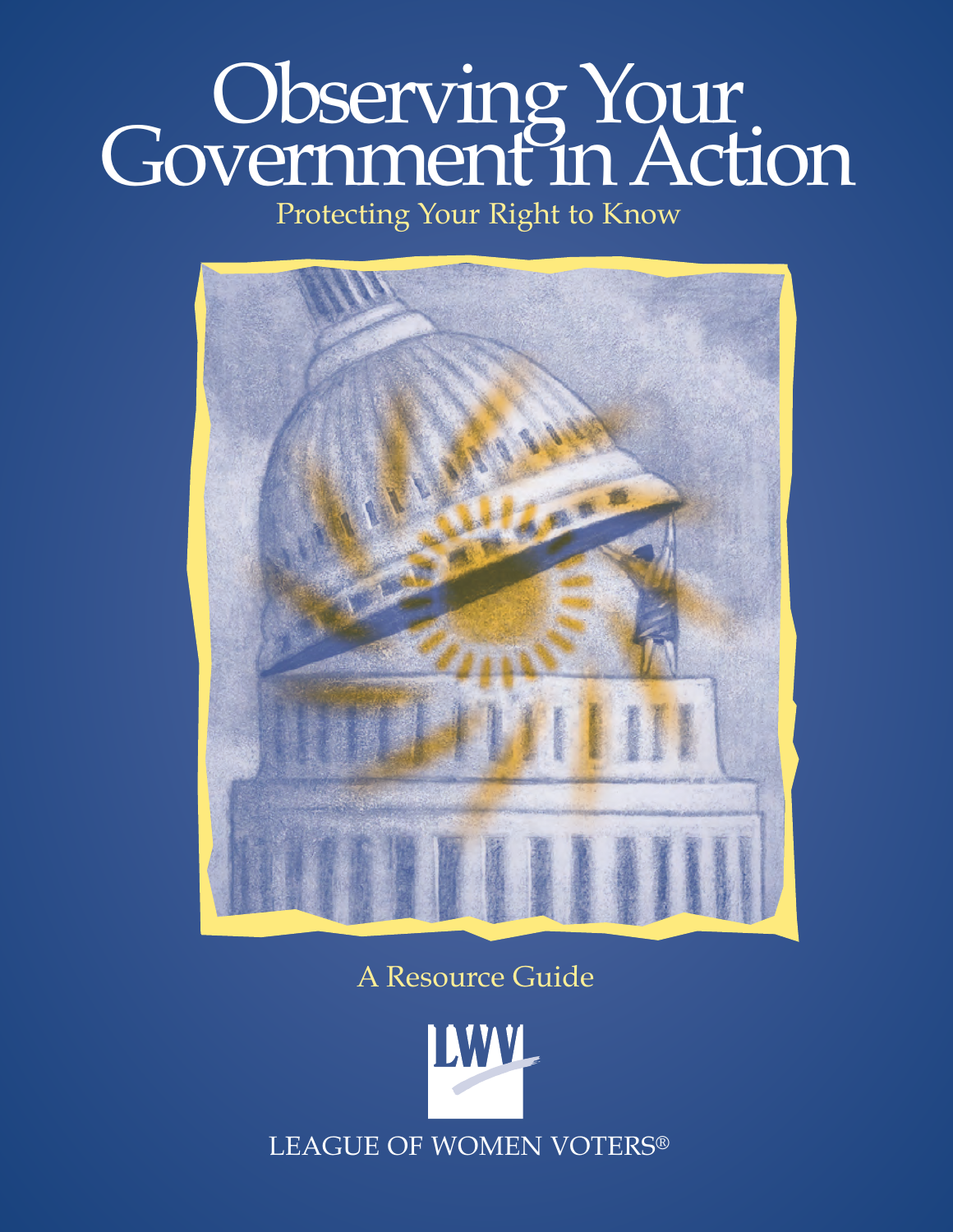## Preface

I t is with great pride that the League of Women Voters Education Fund publishes *Observing Your Government in Action.* I am confident that the contents of this resource guide will be helpful to League leaders and others who share our commitment to open government and civic engagement.

Protecting our right to know is integral to the health of our democracy. Decisions that determine how our schools will be run, at what level community safety programs will be funded, and how land in our towns will be used impact our lives and are vital to our well-being. These kinds of decisions need to be made with public input and oversight. One important way to ensure that is to observe government meetings.

The League has been a champion of government transparency since our founding in 1920. It is one of our core principles and a vital part of our mission. Our efforts in this area reinforce our reputation of fairness, nonpartisanship and trust. League members attend governmental meetings to learn what their government is doing and to monitor whether those meetings are conducted in an open and transparent way. Experience has shown the importance of the League being present to watch—and to take action when necessary.

Consider this real-world example, selected from countless similar successes: Karen Mitchell, a founding member of the LWV of Spartanburg County (SC), began her fight to change the public housing situation in her county by attending public meetings. Though they were held in a cramped office with little advance notice, she would attend and listen. The League researched other towns and their housing communities, held a community forum, and engaged the local press. Shortly thereafter everything changed – new director, new board and new ideas that helped the residents. Since then, Spartanburg has been the recipient of two multi-million dollar federal grants that have transformed the housing communities and, as a result, the whole community.

As this example demonstrates, League "observer corps" or monitoring programs are not new. Many Leagues across the country have had programs in place for decades. The goal of this publication is to document how these programs work, as well as to describe the benefits that accrue to the League as well as the public. We have compiled some "best practices" as well as provided information about how these programs can contribute to the vitality of the League. It is our hope that even the most experienced observer will find something new in this guide.

We gratefully acknowledge The Herb Block Foundation for making the production of this guide possible. We also thank LWVUS staff member Kelly McFarland Stratman, who authored the guide, and LWVUS Executive Director Nancy E. Tate, who spearheaded this project.

I hope that this guide will be a valuable resource for Leagues and other community members as we all continue the vital work to keep government open and accessible to the public.

**Mary G. Wilson**, President *League of Women Voters*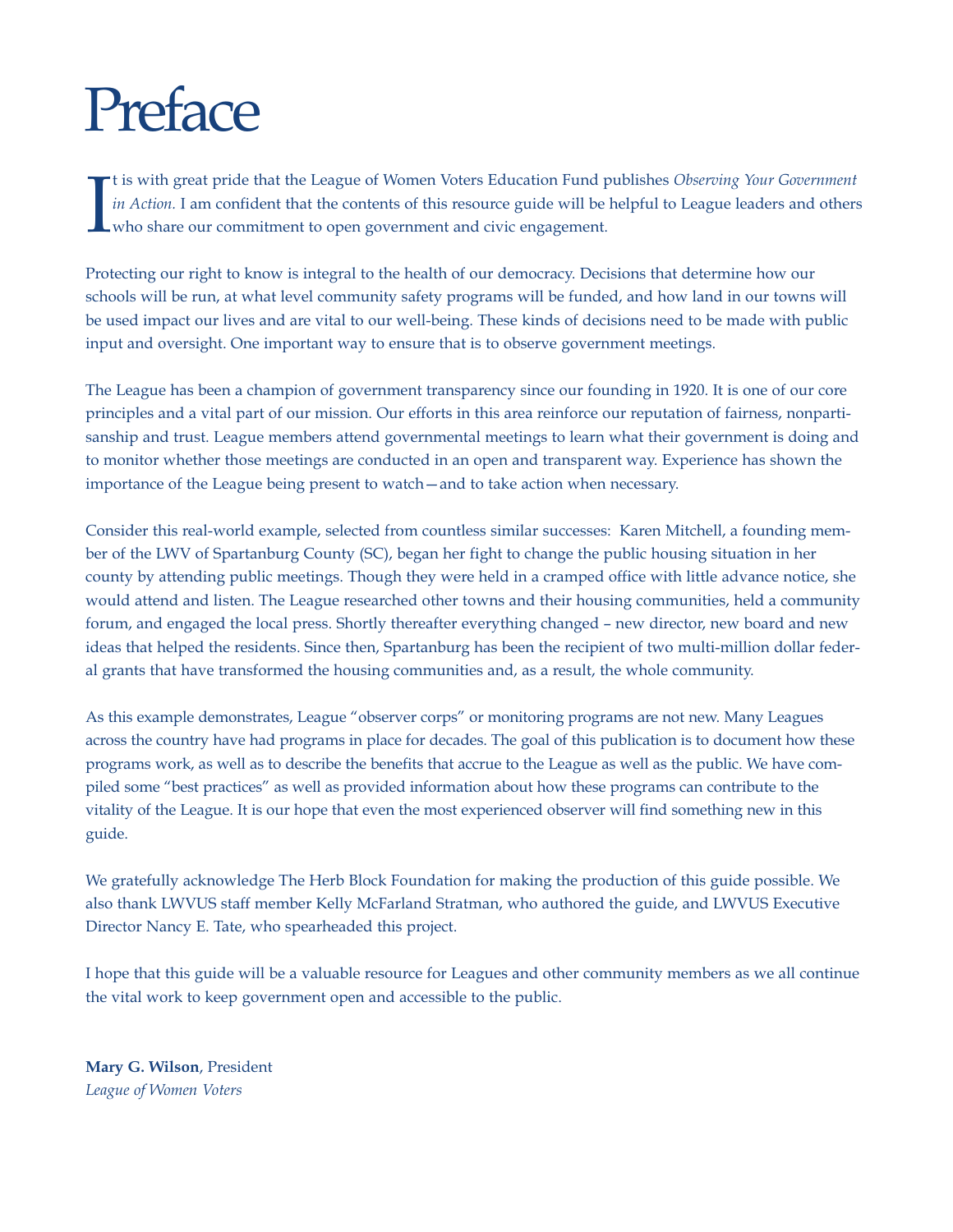# Observing Your Government in Action

### Protecting Your Right to Know



### A Resource Guide

LEAGUE OF WOMEN VOTERS® www.lwv.org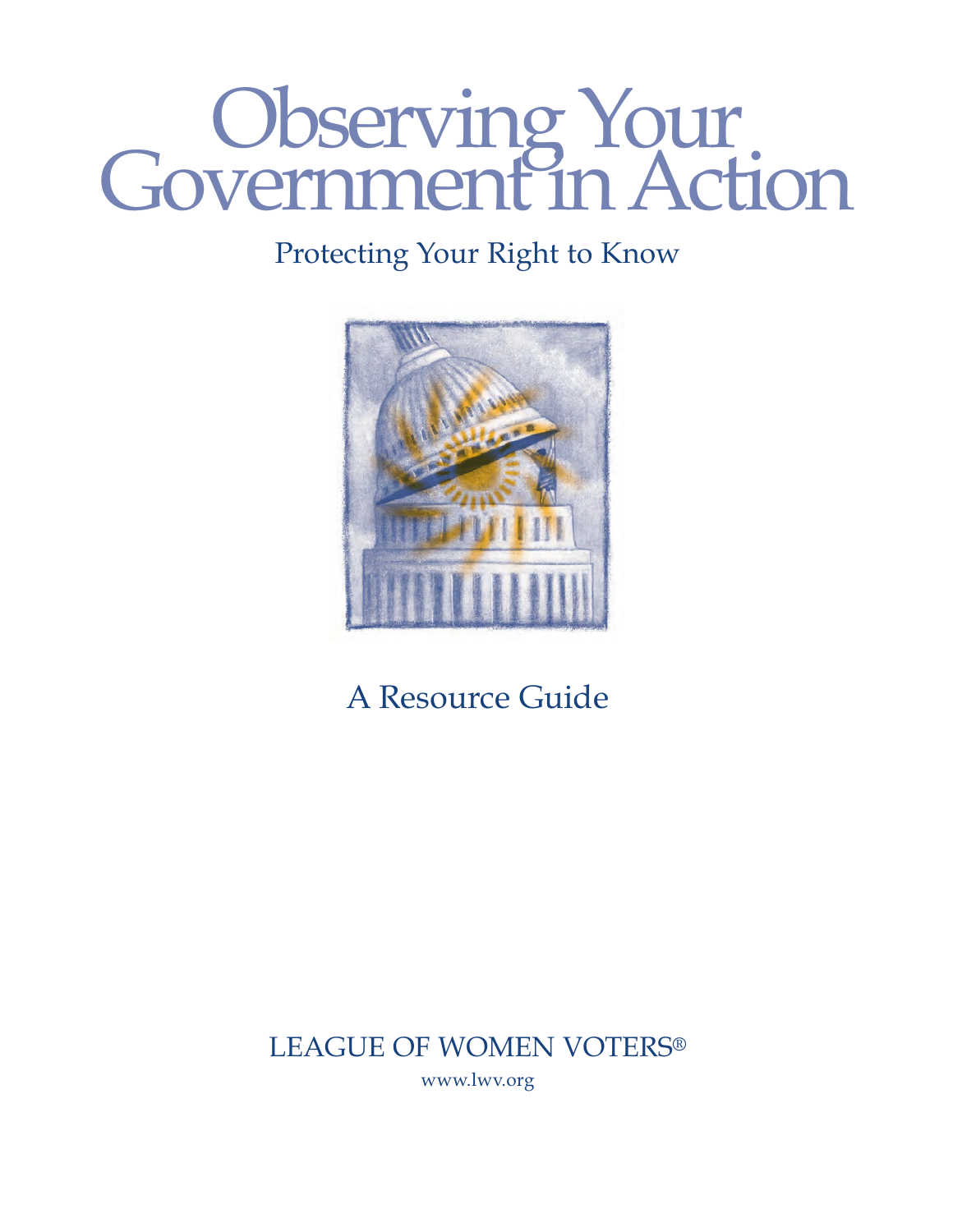#### *Funded by a grant from* The Herb Block Foundation

**Acknowledgements:** The principles reflected in this document were informed, in part, by excellent input received from numerous state and local Leagues. We gratefully acknowledge the Leagues that participated in the Observer Corps Survey (fall 2006). We give special thanks to the Leagues referenced in this publication – the LWVs of Champaign County (IL), Eden Area (CA), Greater Dayton Area (OH), Greater Lafayette (IN), Hingham (MA), Holland Area (MI), Las Cruces (NM), McLean County (IL), Michigan, Montgomery County (IN), Mountain Lakes (NJ), Oakland (CA), Pikes Peak Region (CO), St. Louis (MO), Salina (KS), Saratoga County (NY), Spartanburg County (SC), and Sudbury (MA). Other LWVUS projects, such as the Storybank, also served as resources for this publication.

Copyright©2007 by the League of Women Voters Education Fund. All rights reserved. No part of this booklet may be reproduced in any manner without the express written consent of the publisher, except in the case of brief excerpts in critical reviews and articles. All inquiries should be addressed to: League of Women Voters of the United States, 1730 M Street, NW, Suite 1000, Washington, DC 20036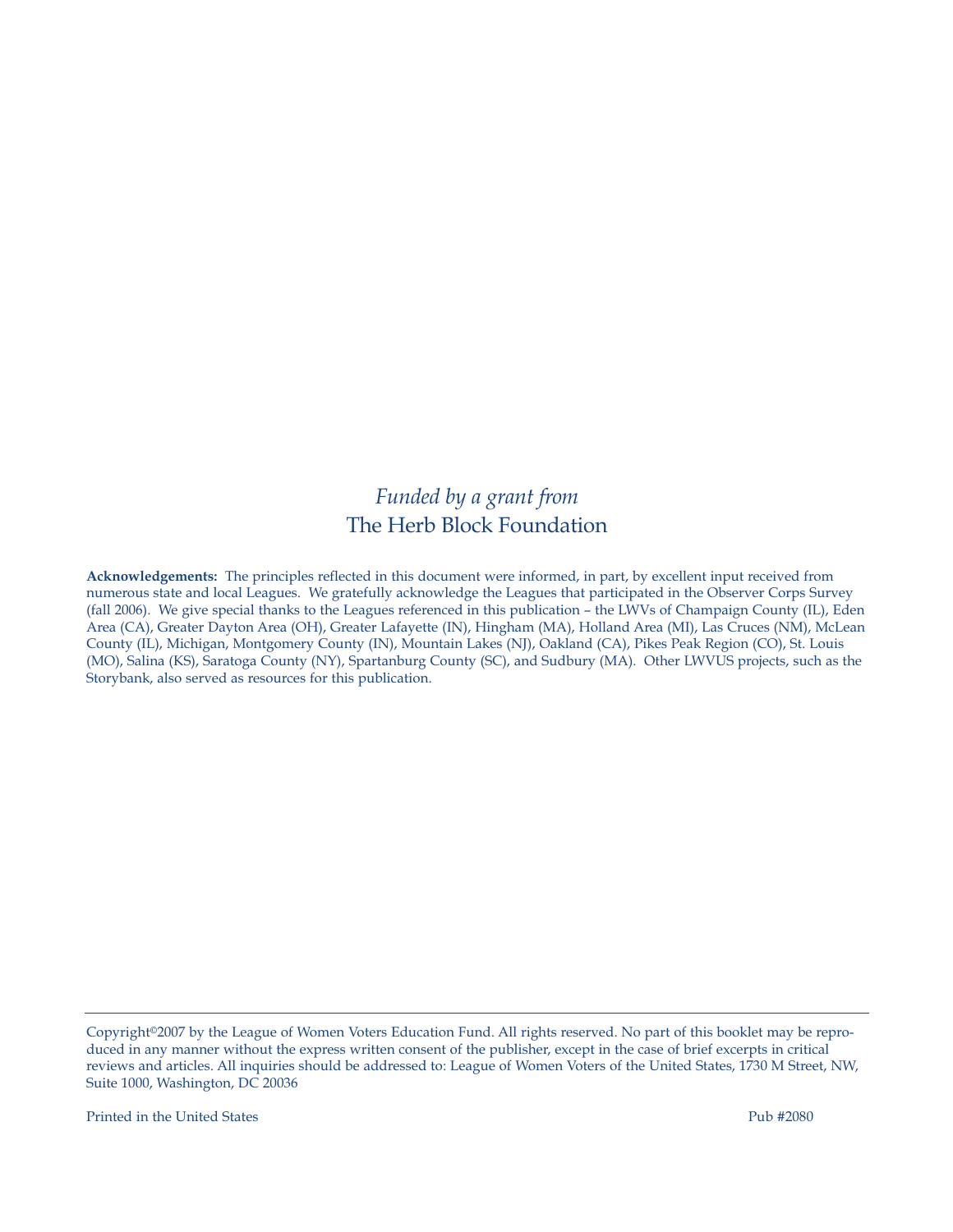

# Contents

| Organizational Benefits from Having an Observer |  |  |
|-------------------------------------------------|--|--|
| $D_{\nu\alpha\alpha\nu\alpha}$                  |  |  |

|--|--|

| Appendix B: General Tips on Working with the Media/ |  |
|-----------------------------------------------------|--|
|                                                     |  |
|                                                     |  |
|                                                     |  |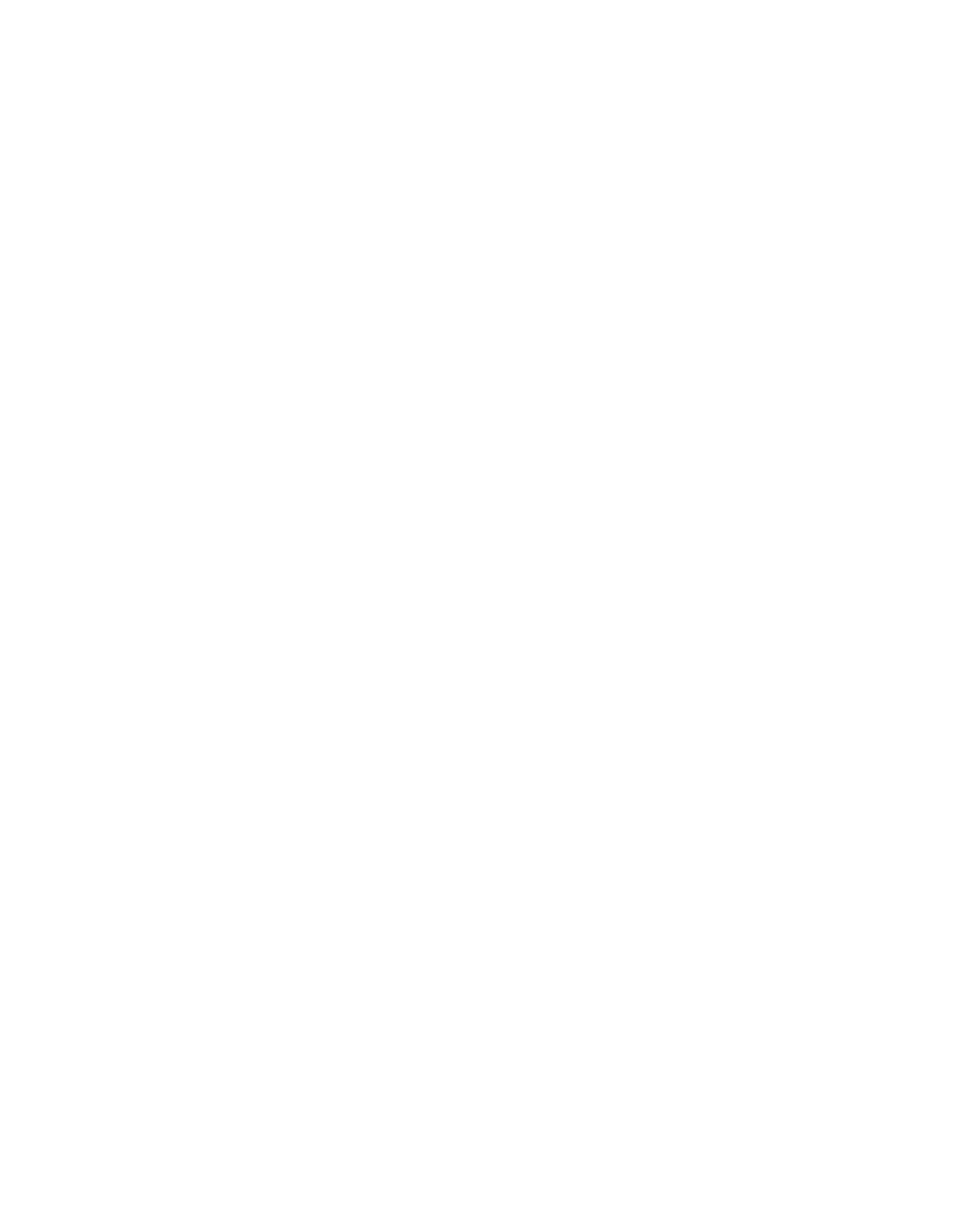### **Introduction**



#### WHAT IS "SUNSHINE"?

A<sup>s</sup> Lincoln reminded the nation in his Gettysburg Address, ours is a government "of the people, by the people, for the people." Government exists for our benefit and is accountable to us, its citizens. However, our rights in terms of access to government information and decision making were not codified until more than 100 years after Lincoln made his famous address.

In 1966, with the passage of the Freedom of Information Act (FOIA), the federal government defined what the public has a right to know, and how they can exercise that right to obtain government-held information. This was followed by passage of the Federal Advisory Committee Act of 1972 and the Sunshine Act of 1976, both of which focused on public access to government meetings. Pursuant to the federal example, all 50 states, the District of Columbia and some local governments passed similar laws. These laws are often known as "sunshine" laws or public access laws. Although each law is different, they generally declare that all records and meetings are open unless certain specified exemptions apply.

"Sunshine" or openness in government refers to two distinct areas: access to public records and access to public meetings. This publication focuses on the latter. The League's *Looking for Sunshine: Protecting Your Right to Know*, published in 2006, focuses on access to public records; it is available at *www.lwv.org*.

Regardless of what label an access law is given—"sunshine," freedom of information or transparency—the premise behind its inception is that everyday people have the right to know what actions their government is taking. From watching elected officials deliberate about a new traffic pattern in the community to being able to hear expert testimony about the environmental impact of a new landfill in the county, people can exercise their right. Sunshine regulations afford them the right to attend public meetings and have access to public documents; they also often provide guidance about how individuals can exercise this right.

#### SUNSHINE AS A LEAGUE PRIORITY

The League of Women Voters has been an active champion of openness in government throughout its history. The organization's principles include the requisite that "government bodies protect the citizen's right to know by giving adequate notice of proposed actions, holding open meetings and making public records accessible." Over the years, the League has supported various federal, state and local initiatives to expand open government requirements and has fought against proposals aimed at limiting access to public information.

Our nation's access laws are only as good as we, the people, demand that they be. Protecting the public's access to information—either written public documents or access to governmental meetings—is fundamental to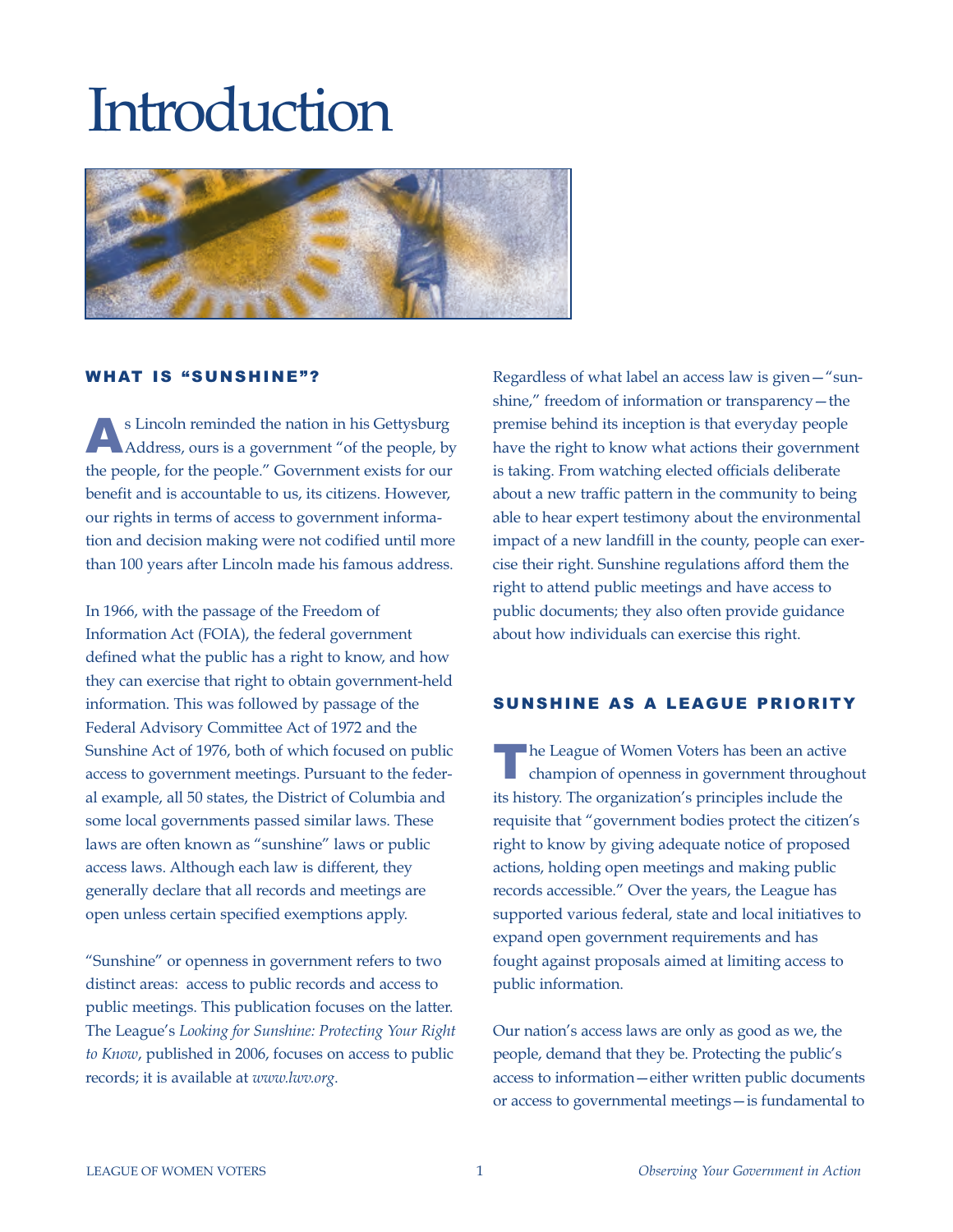the League's mission and, we believe, is fundamental to the health of our democracy. Securing information from government agencies and officials has never been easy, and much of the public is not well informed about the breadth of publicly held information that might affect them, or how to access it. In the post-9/11 age, increasing amounts of information, once accessible to the public, have been declared off-limits.

At all levels of the organization, League members are working on ways to ensure that the citizen's right to know is protected. The League has supported Sunshine Week since its inception in 2005. Held each year in mid-March, this is a national initiative to open dialogue about the importance of open government and freedom of information. Journalists, civic groups, libraries, schools and others interested in the public's right to know have banded together to help promote this nonpartisan effort to enlighten and empower individuals to play an active role in their government at all levels, and to give them access to information that makes their lives better and their communities stronger.

The League has helped to convene national experts to discuss and promote the topic of openness in government. For instance, the national League has cosponsored panel discussions about goverment transparency at the National Press Club in Washington, DC, video feeds of which were broadcast to sites across the country. The League also has created a companion piece to this publication. *Looking for Sunshine: Protecting Your Right to Know* (available at *www.lwv.org*) is a resource guide that provides an overview of the most significant federal and state laws—those that protect and those that restrict public access to government information. It also contains suggestions about ways that Leagues can become more involved in this area, and identifies other national and state organizations working on these issues.

State and local Leagues have long been advocates for and protectors of government transparency. They have lobbied for improvements to (and in some cases for the creation of) state and local sunshine regulations, and have obtained government documents under state

freedom of information acts and other relevant laws. The Leagues also have been observing the actions that elected and appointed officials take, and the manner in which actions are taken. Often called "Observer Corps," these programs have given Leagues a very effective way to protect and strengthen the citizen's right to know.

The purpose of this guide is to provide interested organizations, but especially Leagues, with some general information about observer programs, suggestions about how to start or strengthen observer programs, and how to share more effectively what is being observed. The guide also contains information about how to utilize transparency efforts, such as observer programs, as a way to strengthen the organization - using it to generate visibility, engage more members and potential members, and build stronger ties to the community. You'll read "success stories from the field" throughout the guide that show the importance and strength of the League's efforts.

Observer Corps programs are only one way for Leagues to ensure that "sunshine" or government transparency regulations are followed in their communities. For more suggestions, such as freedom of information audits, see the "Other Sunshine Mechanisms" section of this guide.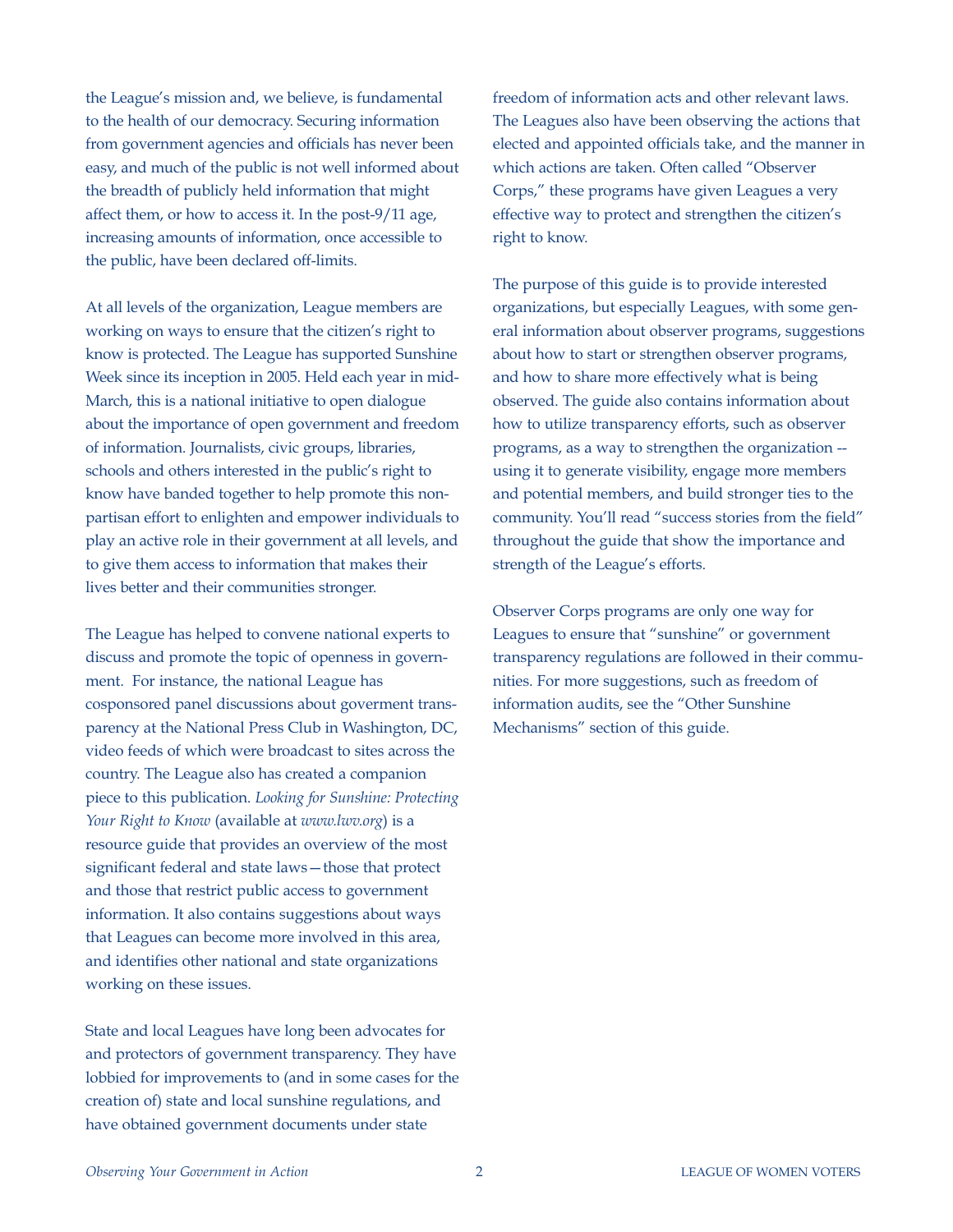## Starting anObserver Program



#### WHAT IS AN OBSERVER PROGRAM?

bserver programs (or Observer Corps) are a structured way for individuals to exercise their right to know. Organized under the auspices of a grassroots organization (such as the League of Women Voters, which is referenced throughout this publication), they provide a valuable service to the community. They help ensure that citizens are aware of the decisions that impact their lives and they promote government transparency and accountability.

An observer is an individual who attends a governmental meeting, notes what happens at the meeting, and reports back to the League and (hopefully) the community. By attending public meetings of local governmental bodies/agencies, observers learn more about what their government is doing. They learn about the issues facing their community and are empowered to take action, if warranted. They also learn *how* issues are being addressed.

Observers keep elected and appointed officials on notice; they let them know that someone is watching what decisions are being made and how they are being made. They help ensure that the issues facing their community are being handled "in the sunshine," in the open.

Ideally, observers are monitoring both the issues being discussed as well as the process by which they are being discussed. While not every item up for discussion will relate to a League's priorities, ensuring that

the meeting is being conducted in an open and acceptable way is critical to all of the League's efforts and the health of our democracy.

Observer programs are *not* vehicles for individuals to work personal or partisan agendas. Observers generally do not "act" on issues in these meetings. Unless serving as a designated spokesperson for the League, observers should not provide commentary or testimony on issues on behalf of the League. Instead, observers attend meetings to gather information. Through the process, their presence encourages better, more transparent government.

Observer programs benefit the observers, the organization organizing the observer program and the community. The benefits to the individuals and organization are detailed later in this publication, but by looking at how an observer program can benefit the larger community, the program's range and scope of influence can be better understood. Observer programs benefit the community by:

- Creating a civically engaged and empowered cadre of watchdogs;
- Connecting individuals (observers and others with whom their observations are shared) with government;
- Promoting open, transparent and accountable government;
- Connecting elected/appointed officials with their constituents;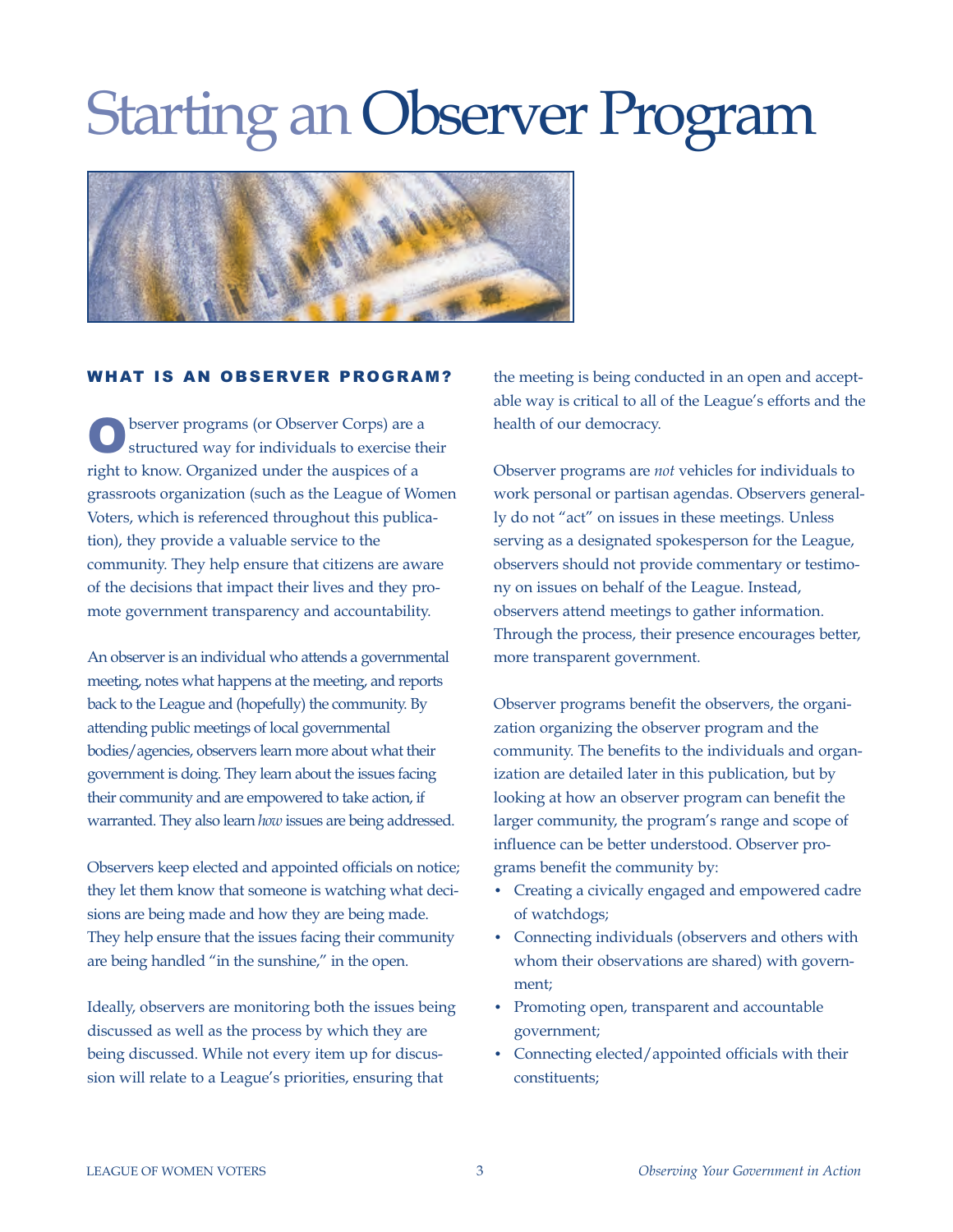#### **Who are Leagues Observing?**

A recent survey of Leagues with observer programs showed that League observers are attending and monitoring a wide range of offices and agencies (with both elected and appointed officials):

- Airport authority/Aviation board
- Board of elections
- City/Town Council
- County commissioners
- Department of human services
- Health department
- Historic preservation commission
- Hospital board
- Human relations committee
- Library board
- Park district board
- School committee
- Solid waste/Sanitary board
- Visitors and convention commission
- Water district/board
- Zoning/Planning board
- Educating the public about issues impacting their communities and their lives; and
- Identifying areas where action or improvement is needed.

#### RECRUITING OBSERVERS

The most critical piece to building a successful observer program is having a dedicated group of observers. Finding volunteers to commit to this type of effort can be challenging, but many Leagues have thriving observer programs—some longstanding and others newly established.

There are several key elements to keep in mind as you start to build your program:

• Just as there are numerous benefits to your League and your community, *observer programs benefit the observers, too.* Observers are "in touch" with what is happening in their communities. They are able to

learn about issues and processes from League mentors and by attending governmental meetings. They are given opportunities to network at meetings with officials and other concerned citizens. Some observers are eventually asked to serve on a board or feel empowered to seek elected office. Most importantly, they are providing a community service. They are acting as "watchdog" on behalf of their friends, family and neighbors, and helping to ensure the vitality of their community. Advertising these benefits can help to recruit new observers.

- *This is a specific (and limited) request for help to individual members.* Observers do not need to work in teams or committees. Observers go to a designated meeting on their own. Reports need not be cumbersome or arduous (see sample reporting forms in Appendix A), and can be submitted to League leaders via e-mail. While it would be ideal to have every meeting of a given agency or office covered, that may not be practical. Even attending sporadically will establish a League presence. It may be more difficult to follow specific topics, but certainly processes could be monitored—especially the requirement of having minutes of previous sessions available to the public!
- *Observer programs are not "all or nothing" programs.* In other words, given the proliferation of government agencies and committees, it is unlikely that a League could observe the work of every agency or office. Instead, it is important for League leaders to focus where they will place their resources, in this case their volunteer observers. Just as a League would identify priorities for its other programmatic work, Leagues should identify the best locations for their observers and not be discouraged from establishing or maintaining a program even if the League will only be observing a handful of local agencies or offices.

Leagues have employed different methods to recruit observers. Perhaps the easiest and most obvious method is to advertise in League publications. Using the organization's monthly newsletter, e-mail "tree," and Web site are good and inexpensive ways to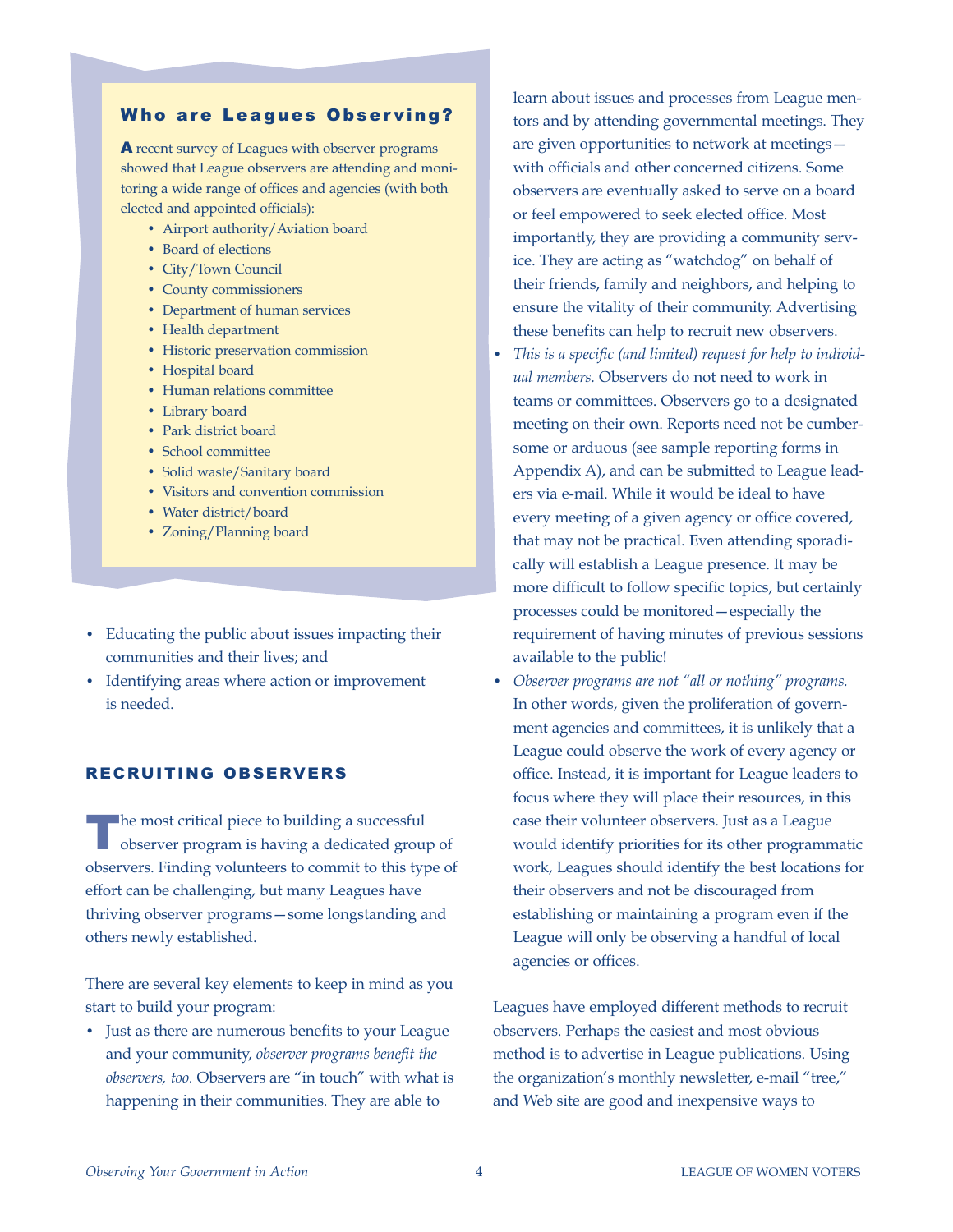contact members. Flyers about the program also can be made available at League events, and observers can be asked to share their experiences. Some Leagues have advertised their programs "externally" in local newspapers as part of their efforts to gain new members as well as observers.

Regardless of what method is employed, there are some common (and more general) recruiting principles that can be applied to help attract new observers:

- If someone is invited, that person is more likely to participate. Do not assume that members know they can volunteer to participate in an observer program. They might believe that they need to have certain skills or training, or even hold an elected office in the organization to participate. This is especially true of new members. Be sure that advertisements about the program contain an explicit invitation to participate. Better still, *League leaders should personally ask members to participate.*
- *Show the value of participating.* Underscore some of the benefits described above. Show that participation in the program will benefit not only the League but the observer as well. If possible, reference some successes that have resulted from the League's work to promote government transparency.
- In addition to organizational successes, *share personal stories.* Personal stories have greater resonance. Even if a League has never had a formal observer program, a League leader will undoubtedly have had some experience with a local government office or agency that can be shared.

#### TRAINING OBSERVERS

Serving as an observer is something that anyone can do. It is an opportunity for new or less active members to contribute to the organization's work. It might be something that would appeal to students or new residents who are trying to learn more about their new community, or to recent retirees who have new- found free time and more flexible schedules. While there are no "qualifications" per se, ideally observers are:

#### **From Observer to Pioneer** Policymaker

The late Harriett Woods, a two-time Democratic nominee for the United States Senate and a former Lieutenant Governor of the state of Missouri, credited the start of her political career to her role with the LWV of St. Louis observer corps. She was asked to monitor the University City Human Relations Commission. She was a dedicated observer and when a vacancy on the Commission occurred, Woods was appointed. She went on to run for local office and eventually became the first woman elected to statewide office in Missouri. She was a tireless advocate for women's involvement in politics. Carol Portman, a member of the LWV of St. Louis, remembered Woods in her League's *Voter*, "To Harriett Woods, we say Thank You for the legacy…it is priceless."

- good listeners and able to summarize and "interpret" proceedings in a fair way;
- interested in local government and/or issues being discussed by the governmental body that they are observing;
- able to serve as an "ambassador" for the organization (e.g., talking about the organization with other attendees at a meeting);
- discrete and courteous;
- not working a personal or partisan agenda while serving as a League observer.

Leagues approach training new observers in different ways. In some cases new observers are mentored by a current observer. Others hold an annual meeting of "veteran" and new observers to exchange information. Some Leagues have an observer coordinator who provides guidance to new observers. The type of training that a League provides depends upon the number of observers, its resources and the longevity of its program. There is no "one size fits all" approach.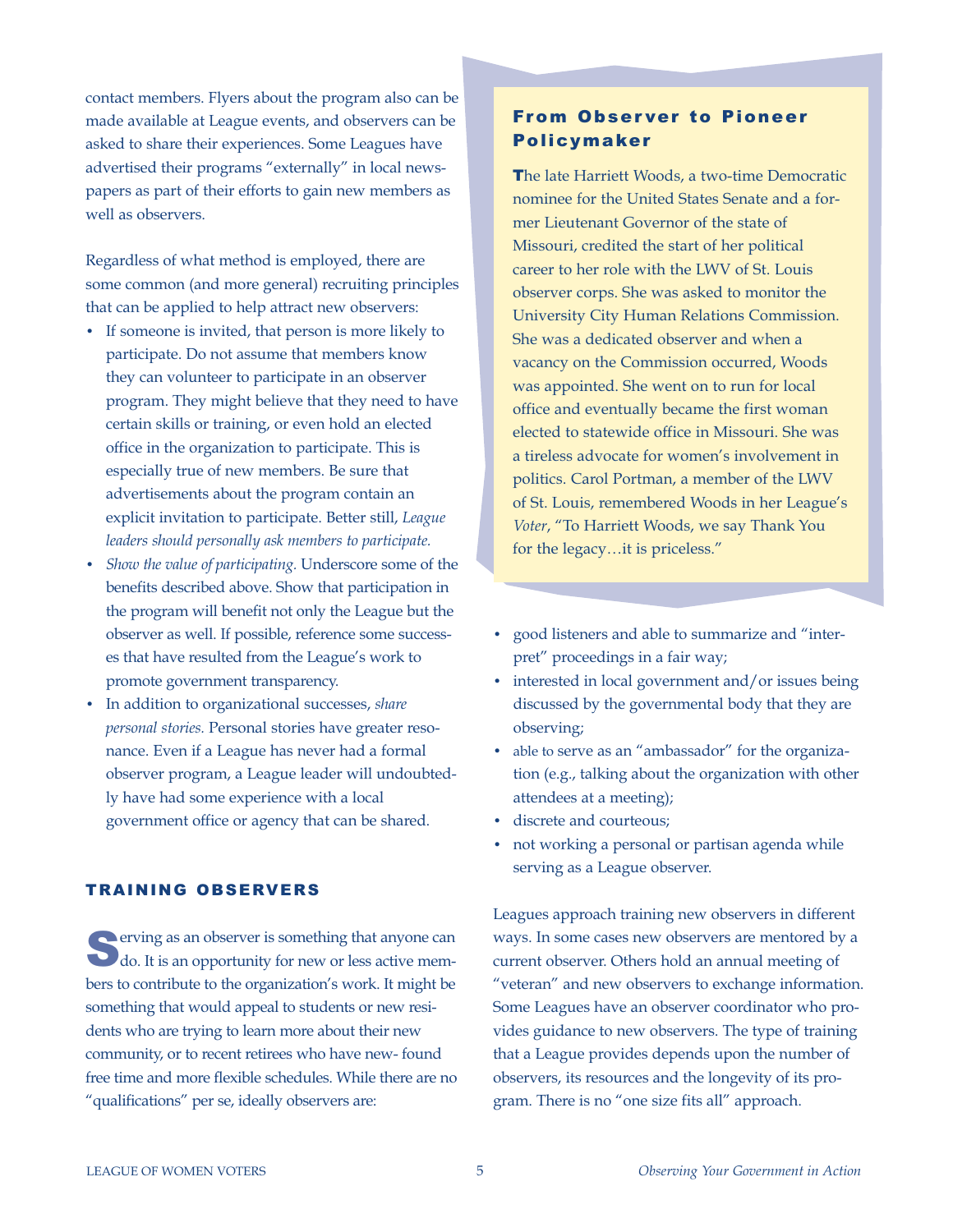However, no matter what training mechanism is used, there are some essentials that all observers need to know:

- the legal basis or jurisdiction of the office/agency being observed;
- the functions and/or services it provides;
- names and titles of the members of the office/agency;
- meeting procedures (e.g., time and place of meetings, availability of agenda and minutes);
- how the office/agency is funded;
- state or local meetings access laws/regulations.

#### BEST PRACTICES

#### For New Observers

- 1. League president sends a letter introducing the observer to the head of the agency/committee to be observed.
- 2. Observers introduce themselves to the presiding officer and secretary/clerk at the first meeting they attend (and "make contact" with them at subsequent meetings as appropriate).
- 3. Observers introduce themselves to any members of the media that might be present to begin to foster a relationship/be seen as a resource.
- 4. Observers wear something (e.g., lapel pin, sticker or button) that identifies them as League members.
- 5. Observers should arrange to receive the meeting agenda in advance—to verify the availability of the agenda and be familiar with the current business items.

#### **For Retaining Observers**

- 1. Show observers that they are appreciated. Let them know how valuable their work is—how their efforts are making a difference. When possible, acknowledge them publicly at League events and in publications.
- 2. Have fun! Consider having some social component to your observer program (e.g., an annual breakfast or quarterly meetings). Don't just make your program about reports and deadlines.
- 3. Make reporting easy. No one likes doing paperwork. Make forms as user-friendly as possible. A sample check-off form is available in Appendix A.
- 4. Be flexible. People are very busy and have numerous commitments. If they can't attend a particular meeting, perhaps they could watch and report on a broadcast of the meeting on public access television. Or, perhaps the League can provide additional support to its observers. At least one League offers to pay for any babysitting fees that its observers incur while attending meetings!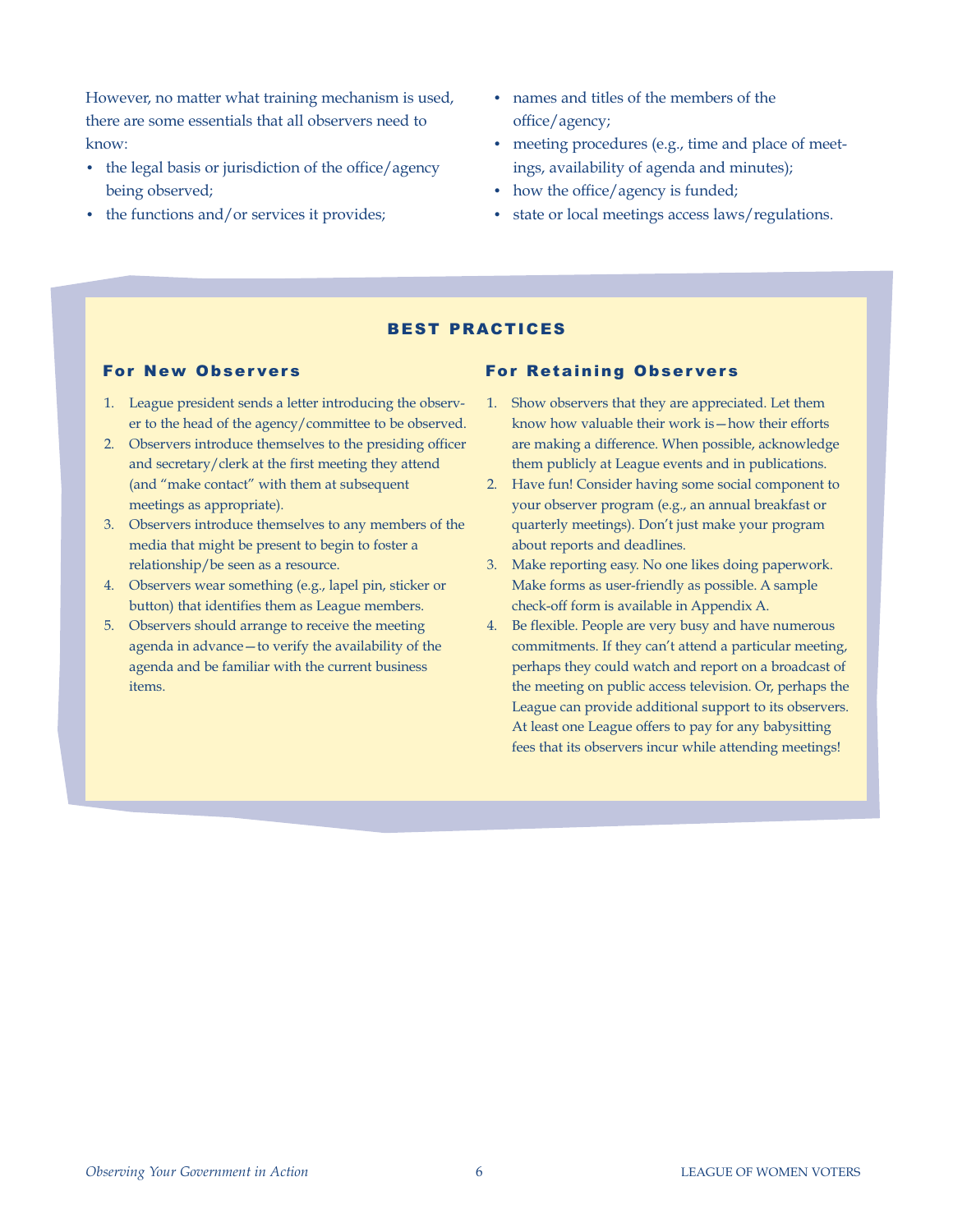### Mechanics of an Observer Program



#### KNOWING THE LAW

It is critical to understand the laws that govern process before establishing an observer program. t is critical to understand the laws that govern public Three major pieces of federal legislation codify the public's right to know. The Freedom of Information Act (FOIA) formally established a presumption that records in the possession of agencies and departments of the executive branch of the U.S. government are accessible to the people. The Federal Advisory Committee Act (FACA) and the Government in the Sunshine Act (Sunshine Act) are the federal open meeting laws. The Sunshine Act and its state-level equivalents are the most relevant to observer programs.

State governments, and in some cases local government entities, have followed the federal government and established their own open meeting acts/regulations. In most cases these mirror the federal law. But, state and local Leagues should review the laws in their respective jurisdictions to understand the specific provisions or rules that apply to the agency or office they plan to observe. This information is generally available on state legislative Web sites or through the state attorney general's office. Many state Leagues also have publications/information about state sunshine laws.

Passed in 1976, the Sunshine Act (5 U.S.C. § 552(b)), with some exceptions, provides that "every portion of every meeting of an agency shall be open to public observation." The statute defines an "agency" as an entity "headed by a collegial body composed of two or more individual members, a majority of whom are

appointed to such position by the President with the advice and consent of the Senate, and any subdivision thereof authorized to act on behalf of the agency."

There are 10 specific exemptions for categories of information that do not need to be disclosed or deliberated in open meetings. Agencies do not disclose matters—

- 1. Authorized under Executive Order to be kept secret in the interests of national defense or foreign policy
- 2. Related solely to internal personnel rules and practices of an agency
- 3. Specifically exempted from disclosure by statute
- 4. Involving privileged or confidential trade secrets and commercial or financial information obtained from a person
- 5. Involved in accusing any person of a crime or censuring any person
- 6. Involving personal information whose disclosure would constitute an invasion of personal privacy
- 7. Related to certain investigatory records compiled for law enforcement purposes
- 8. Contained in, or related to, examination, operating, or condition reports prepared for or used by an agency responsible for regulation or supervision of financial institutions
- 9. The premature disclosure of which would be likely to significantly endanger the stability of any financial institution or significantly frustrate implementation of a proposed agency action
- 10. Specifically concerning the agency's issuance of a subpoena or participation in a civil action or proceeding.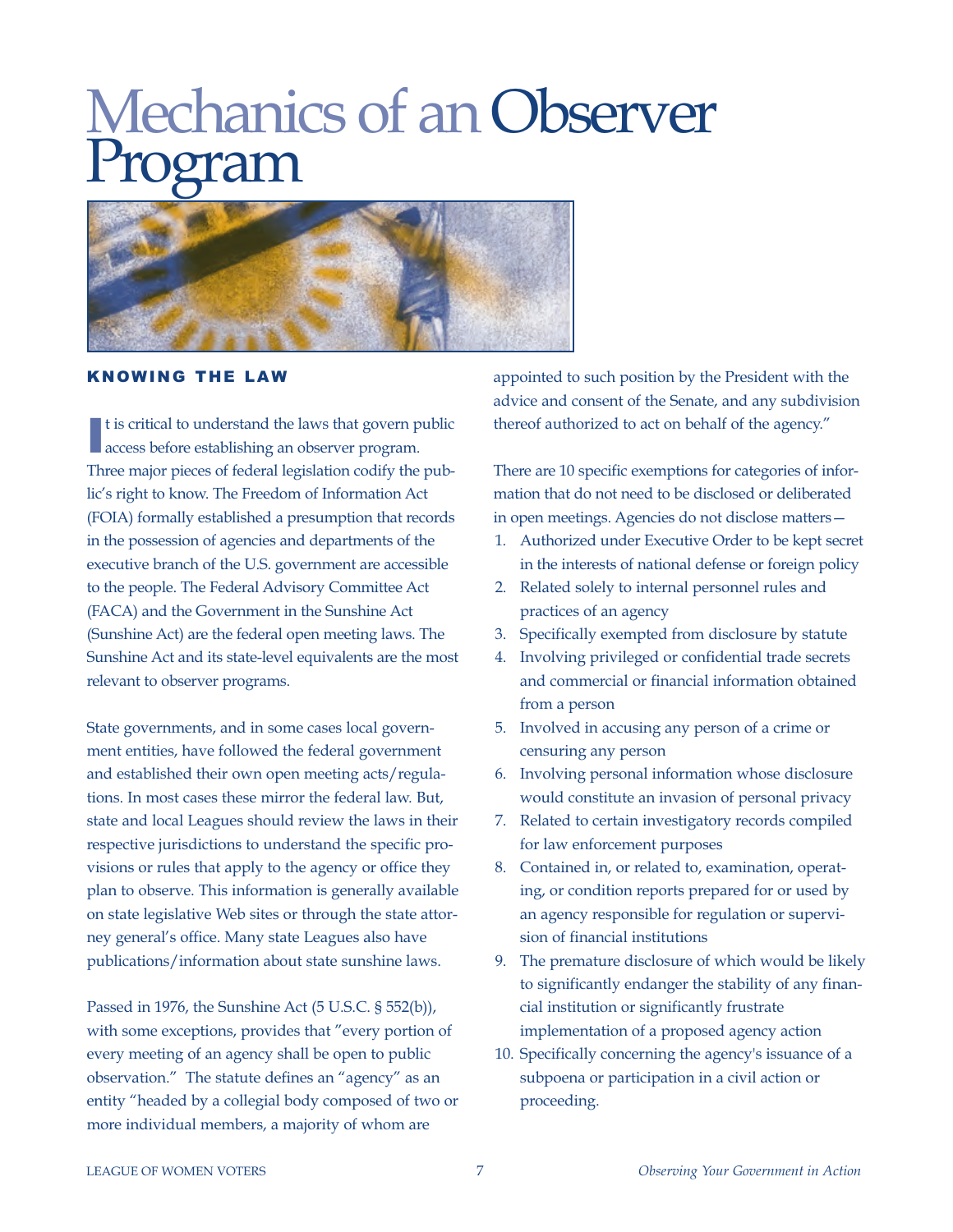The Sunshine Act also prescribes specific procedures that agencies must follow in announcing and changing meetings, closing meetings, and withholding substantive information regarding meetings. It delineates procedures for keeping minutes and making them available to the public. And, it outlines enforcement mechanisms (i.e., action through the federal courts) that members of the public can employ. The full text of the Sunshine Act is available at *www.usdoj.gov/oip/gisastat.pdf*.

As with almost all legislation, the Sunshine Act is not without critics or controversy. Some believe that the "collegial" nature of agencies or offices is damaged when discussions are recorded and public; people become more guarded in what is said or done. There is some ambiguity about what constitutes a meeting. Newer communication methods such as conference calls and e-mail further exacerbate this ambiguity. And, of course, how exceptions are applied is a perennial concern. All of which underscore the critical need for "watchdogs" like citizen observers.

#### Leagues Not Only Monitor the Law **But Help to Create It**

The League of Women Voters of Oakland (CA), having crafted and advocated for the passage of a local sunshine ordinance in 1997, is still working to ensure that the public has access to governmental records and meetings. Education and training are always prime means to ensure that regulations are enforced and upheld. The League is marking the local ordinance's 10th anniversary by doing its own education and outreach about the importance of open government.

#### SETTING OBSERVER PROGRAM GOALS

rganizations always wish that they had more volunteers to do the hands-on work of the organization. Observer programs are no exception. According to local Leagues that currently have observer programs, one of the greatest challenges is recruiting

observers. Therefore, it is very important that Leagues establish clear goals for their observer programs to ensure that they get the biggest return on the investment of their most precious resource: their members' time.

It is also critical that Leagues understand what they want to accomplish with the program. Individuals want to see success—want to know that their efforts are making a difference. There should be common understanding about what a successful program looks like and hopes to achieve. This will help to retain observers as well as keep the program strong.

There are three main areas that Leagues should consider when establishing their goals: (1) What agencies or offices will it monitor; (2) What types of information will observers be monitoring; and (3) What will be done with the information collected? Some suggestions about how to approach each are offered below.

#### What Agencies or Offices Should the League Observe?

League volunteers observe a myriad of meetings city/town council, county commissioners, school committee, zoning/planning board, and others. As many observer programs involve less than 10 members, it is impossible for an individual League to monitor every office or agency within its jurisdiction. Instead Leagues must choose which agencies or offices they will observe; they must prioritize their efforts. One way to do this is to employ questions similar to those that are used to help focus a League's legislative or programmatic work:

- Where can the League have the most impact on what issue or office/agency?
- Is there an office or agency that is of particular concern (e.g., some local scandal)?
- What office or agency has jurisdiction over the issues that are considered the organization's areas of expertise or strength (e.g., voting systems)?
- What issues have high member interest and what office or agency has jurisdiction over them?
- What is the "hottest" issue in the community and where (through what office or agency) will it be resolved?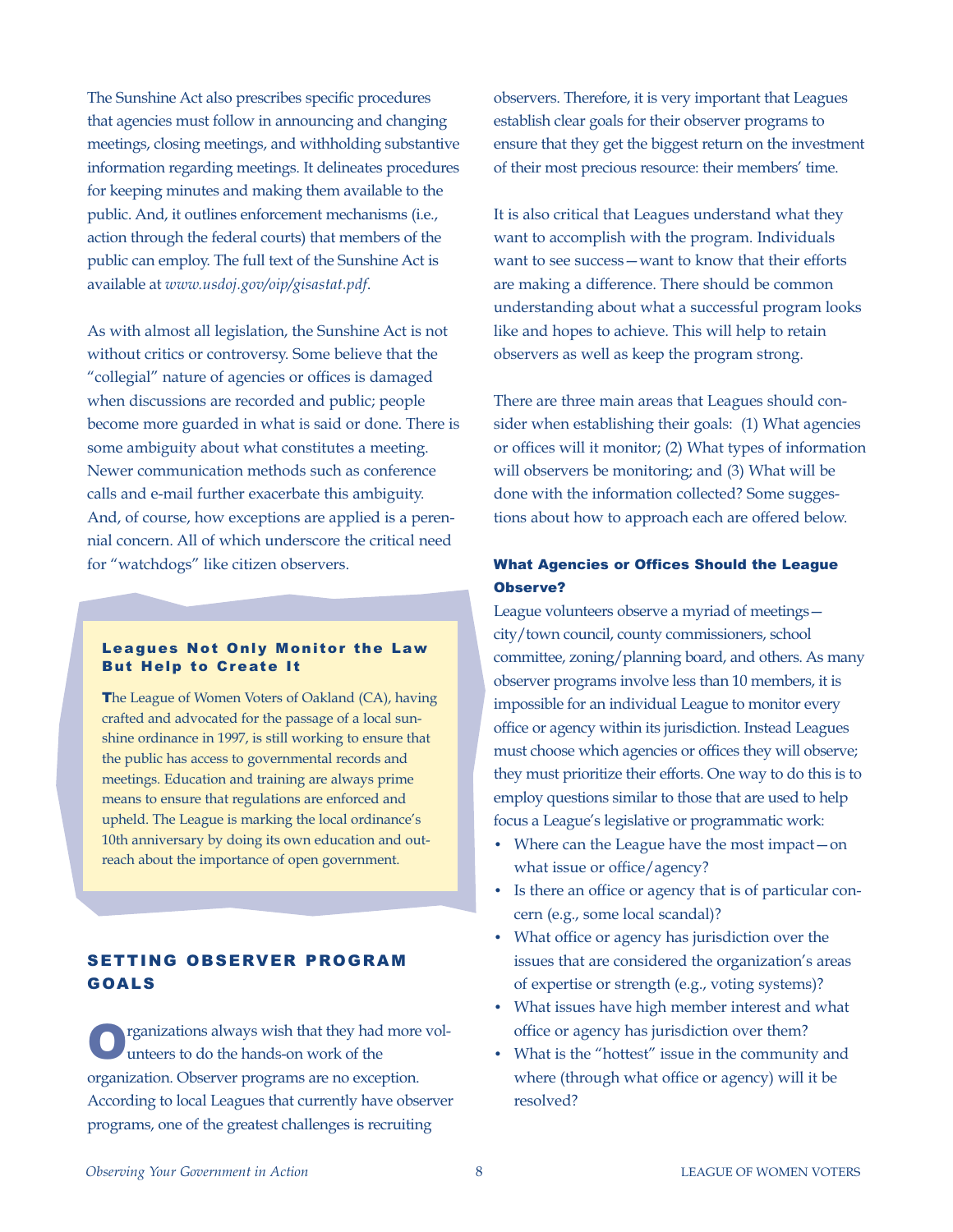- Does a volunteer observer have a particular interest or strength that can be utilized?
- Where would the League's impact be most visible?
- Where is the climate "ripe" for change or input?

By answering these questions, Leagues should be able to see where to concentrate their observers (e.g., on city/town council, school committee or zoning/planning board meetings, etc.).

#### What Issues Will the League Be Observing/ Monitoring?

The next step is to outline what the observers will be monitoring. Sample reporting forms are available in Appendix A. There are two broad categories of information that an observer can collect: (1) process and protocol and (2) content.

Process and protocol encompass several components:

- *Who is there?* Are the members of the board, commission, or agency present? Is appropriate staff present? Are members of the media present? Are members of the public present?
- *How is the meeting being conducted?* Was the meeting announced in advance? Was the agenda available in advance of the meeting? Is the agenda being followed? Are the proceedings being conducted in a professional manner? Are items being discussed or do decisions appear to be "cut and dried"? Is there adequate opportunity for public input? What is the overall tone or atmosphere?
- *Where is the meeting being conducted?* Is the venue accessible? Can the proceedings be heard? Can the space accommodate members of the public?

The second set of information relates to the agenda items themselves. What issues are being discussed? Did they approve some action? If so, does it relate to any of the League's priorities or positions?

Both sets of information are important as they inform the League about where possible follow-up action is needed. This action may be as simple as a letter to the agency itself suggesting that a larger venue be secured for future meetings or as complex as working with a

media partner to monitor how an agency handles a "hot button" issue. Whatever the outcome, the information gathered is very valuable.

In most cases, more information is better. However, it is important to be realistic when establishing any internal reporting protocols. Observers will want to be able to provide information to League leaders easily and

#### **Coordinating an Observer** Program

Depending on the size of a League's observer program, League leaders may want to designate a specific observer program coordinator. This removes some of the burden of administering a program from League leaders, who have other duties. It also empowers a specific individual to provide the observer program (and more importantly its observers) with the attention and care it needs to succeed.

In this sample job description, a coordinator:

- Directs the activities of the League's observers at meetings of public offices/agencies;
- Funnels the information from observer reports to League leadership (for possible action, sharing with community, etc.);
- Leads observer recruitment efforts;
- Trains and advises observers;
- Reviews guidelines, reporting forms and letters used in the observer program to make sure they are current;
- Provides observers with a copy of the organization's public policy positions;
- Provides observers with the necessary tools (e.g., reporting forms, League pin/badge, information about local open meeting regulations, etc.);
- Recommends to the League leadership which specific offices or agencies should be observed;
- Reviews observer reports and makes recommendations to the League leadership about possible followup action;
- Assists with the action (i.e., writing a media release) when appropriate;
- Promotes the organization and increases its visibility through the program.

*Adapted from a job description in Observer's Manual, a publication of the LWV of the Greater Dayton Area (OH).*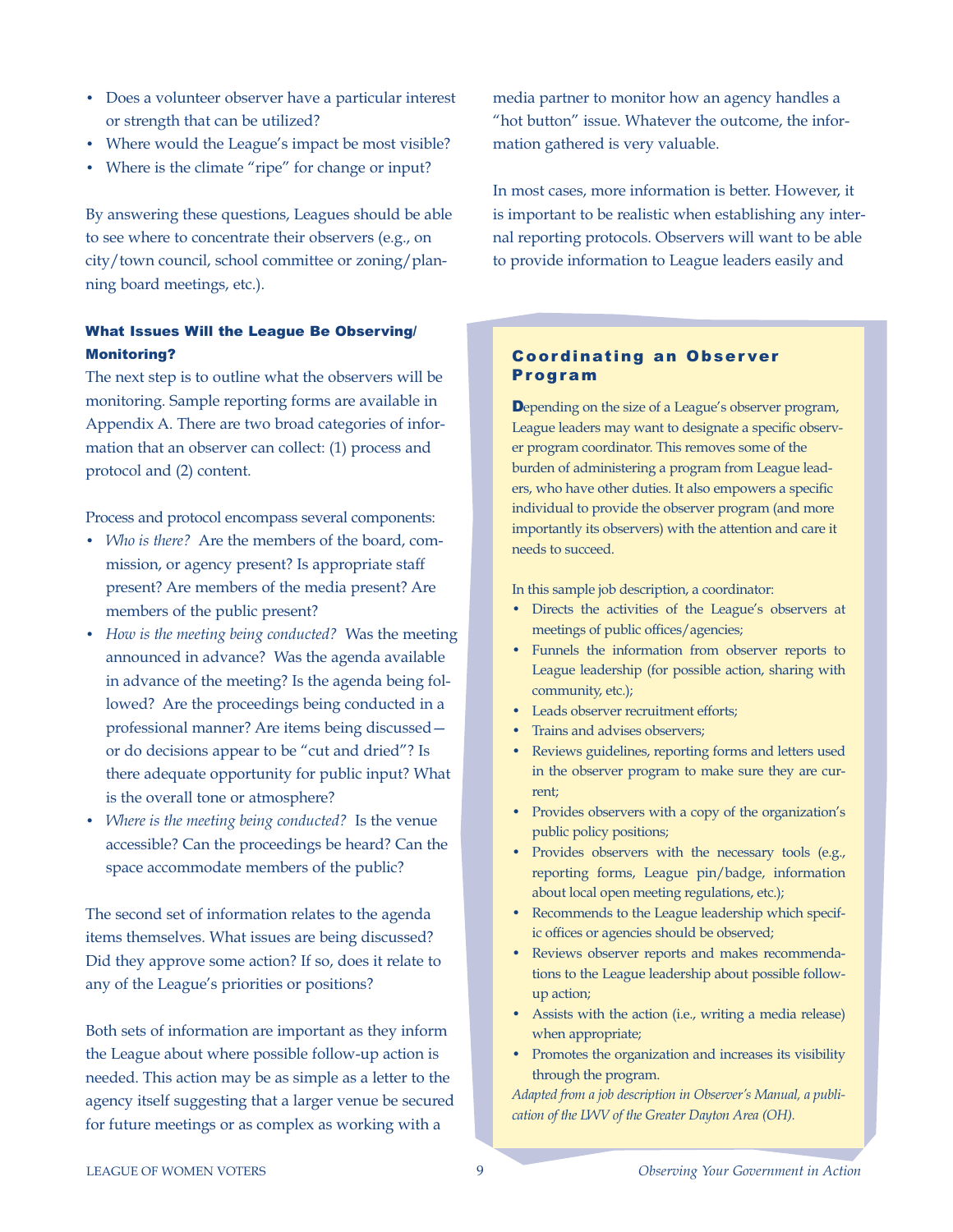quickly. Some Leagues have discovered that a simple "check-off" form is sufficient. Others ask for more information. In addition to not overwhelming observers, it is equally important not to overwhelm the League leaders who will receive the information. Observers want to know that their efforts mean something—that their reports are being read in a timely manner. League leaders should give careful thought to what is too much information for them to process.

#### What Will Be Done with the Information Collected?

Knowing what will be done with the information is key to knowing what information to collect. The next section of this guide discusses in detail some internal and external options for sharing what the observers learn. While different situations will require different actions, there should be some consistent venue for sharing the information collected—e.g., a quarterly or semiannual public meeting, a column in a local newspaper, articles in the monthly League newsletter or updates on the League's Web site. This will help to elevate the observer program within the organization and the community as well as inform members (and others who may see the information) about local government issues. It also is a tangible way for observers to see that their efforts are important and appreciated.

#### WORKING WITH THOSE BEING **OBSERVED**

While it is assumed that all observers will be<br>courteous at meetings, the mere presence of an observer (no matter how polite or respectful) might be perceived in a negative light by the presiding officials. It is very important for observers to communicate their role to the members of the office or agency that they are observing. Observers are there to watch the proceedings; they are not there because something is assumed to be wrong or, if something is, to place blame. They are there to learn what is happening. They are there to ensure that the public's right to know is being honored and protected and, in some cases, to offer expertise on a given subject.

*"As a member of the Observer Corps, I take my knitting to County Commissioners meetings, wearing my League button proudly. The commissioners call me Madame LaFarge, but they take my presence seriously. Our local League drafted a code of ethics, which the County Commissioners adopted last year. This was an important step in building a stronger community."*

—Mary Gilroy, LWV of Pikes Peak Region (CO)

As was suggested earlier, it is useful for the League leadership to send a letter to the office or agency that is going to be observed. It should introduce the observer as well as the observer program. It is also helpful for observers to introduce themselves at meetings and to wear something (e.g., lapel pin or sticker) that identifies them as League members.

Over time, many Leagues have won the trust and respect of local officials—especially those being observed. Some League observers have become valued resources, being called upon for information or testimony. In some communities, officials have become League members. And, in other instances, League members have been appointed to boards/commissions or have sought elected office themselves. In McLean County, IL, two League observers have gone on to serve as town mayors!

While becoming "friends" with government officials should not be the goal of an observer program, establishing good communication between the League and the government offices and agencies should be a goal. Doing so will have a positive impact on the organization, local government and the wider community.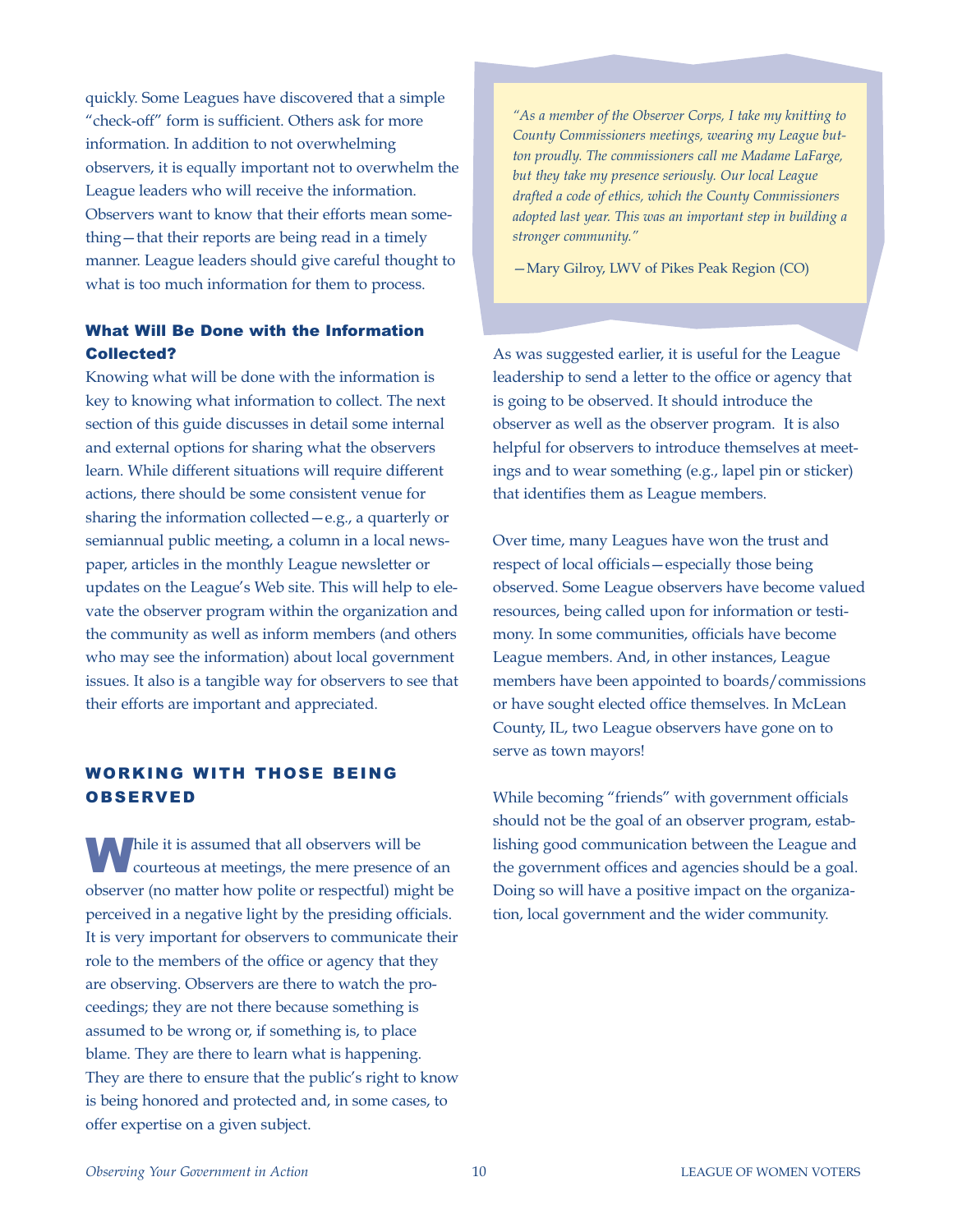## Sharing What Is Observed



While attending and observing governmental meetings is useful, sharing what is observed is where observer programs can have their greatest impact. However, Leagues that have established observer programs indicate that this aspect of the program is sometimes overlooked or not given the attention it deserves. Therefore, it is important to plan in advance, and think through and commit to sharing what observers learn as widely as possible. This section contains some ideas and opportunities for sharing observer findings within the League and with the larger community.

#### INTERNAL OPPORTUNITIES

There are numerous existing mechanisms through which an observer program can be shared with League members. Remember that not only can "observations" be shared, but the program itself (and its need for resources—both human and financial) can and should be promoted!

- Run a column or feature in the League's newsletter.
- Dedicate a section of the League's Web site to observer program findings/reports.
- Send out an e-mail blast to members when there is breaking news from a meeting, or when the League has had some success.
- Weave observer experiences into regular League meetings or hold a meeting specifically dedicated to reporting on observer outcomes.
- Highlight the observers and their work at the League's annual meeting.
- Highlight the observers and their work in your fundraising appeals.
- Issue a call to action when a problem is identified.

#### Successful Observer Program Events

The LWV of Montgomery County (IN) holds an annual catered dinner meeting at which observers report on the actions/activities of the boards that they have observed. The program for the meeting is a packet that includes (for each board, commission or council observed) the names of the board members, when the board meets, and its official responsibilities. According to League President Gail Pebworth, "This evening is like a semester course in local government."

Twice each year, the LWV of Salina (KS) holds a breakfast event to share what the observers have learned. According to past League President Kaye Crawford, "Everyone has fun. It's important to keep observing fun and interesting."

The LWV of Champaign County (IL) holds two meetings each year, at which the League's observers who monitor some 28 different agencies and offices in the county, report on their experiences and findings. One meeting is even broadcast on their community access television station. The League also recently began spotlighting the observers themselves in its *Voter*. They want League members to know who is helping to keep their community healthy and strong by participating in their observer program.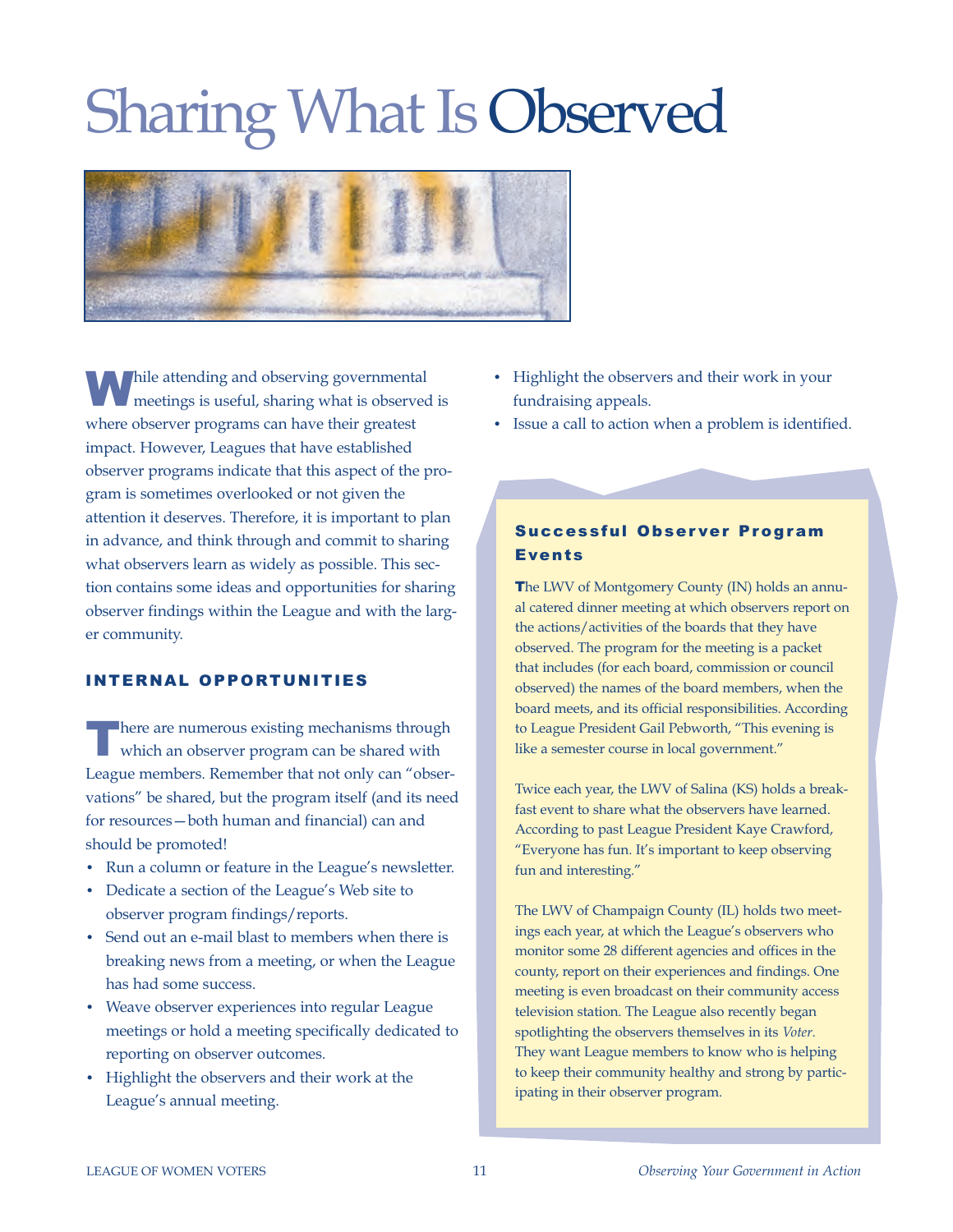#### EXTERNAL OPPORTUNITIES

**Beyond recruiting individuals to serve as**<br>sobservers, observer programs offer opportunities for public engagement and citizen education, the cornerstones of the League's mission. Most members of the public are unaware that observer programs exist. It is critical to raise their awareness about the existence of these programs, why they are important and, when possible, how they can help to make a difference (e.g., call to action, invitation to join). There are a variety of ways to do that.

#### Add-Ons to "Internal Opportunities"

Many of the opportunities outlined above could easily be adjusted to have a more "external" component. For example, if the League runs an observer program column in its newsletter, then think about expanding the newsletter's mailing list. Include some of the elected officials that are being observed, or send it to other organizations in the community that share the League's passion for good government and/or some of the specific issues referenced in the column.

Any public League event could have an observer program component. What could be more engaging than a personal story from the "local government trenches" to kick off a meeting and introduce the public to community issues and the League's work?

E-mail blasts do not cost the organization anything. Disseminate updates, success stories and calls to action via e-mail to as wide a group as possible.

Most Leagues create a *Know Your Government* publication. Be sure to include information about the various offices and agencies, when they meet, and how the public can participate. Information about the League's observer program also could be included—especially an invitation for individuals to become observers.

#### Media Outreach

Perhaps the single most effective public outreach mechanism is working with the media. This can take many forms.

- Leagues may issue press releases on some finding/problem identified by their observers.
- Leagues may submit an op-ed or letter to the editor that ties their observer efforts to stories about local government happenings.
- Leagues can draw attention to the larger issue of openness in government by utilizing LWVUS press statements or using external "hooks," such as Sunshine Week.
- Leagues may meet with the editorial boards of the newspapers in their community to talk about their observer programs and its findings.
- Leagues may schedule a "deskside chat" with a reporter to discuss the larger themes of openness in government. Leagues should be prepared to provide local details, such as examples of local government getting it right or wrong, that can be helpful to creating a specific story.
- Leagues also may establish themselves as a resource or expert source for individual reporters to call when news is breaking.
- Leagues may try to get a column in a local newspaper, where they can regularly share observations, trends and other information with the public.
- Leagues may pursue some "less traditional" media outlets, such as on-line publications, or may even consider starting their own blog about local government issues.

While working with the media will almost guarantee that new public attention is brought to the issues identified by a League's observer program, it is a labor intensive endeavor. Reporters are flooded with calls and e-mails from a range of groups and individuals all of whom are pitching a story. To help ensure that a League's efforts result in the publication of a story, there are some best practices that Leagues can employ.

Most importantly, League leaders should *build relationships* with individual members of the press. Find out what reporters work the "local government beat," and let them know about the League's interests and work. Let them know that from time to time the League will be issuing releases, and also encourage them to use the League as a resource. These reporters are likely to be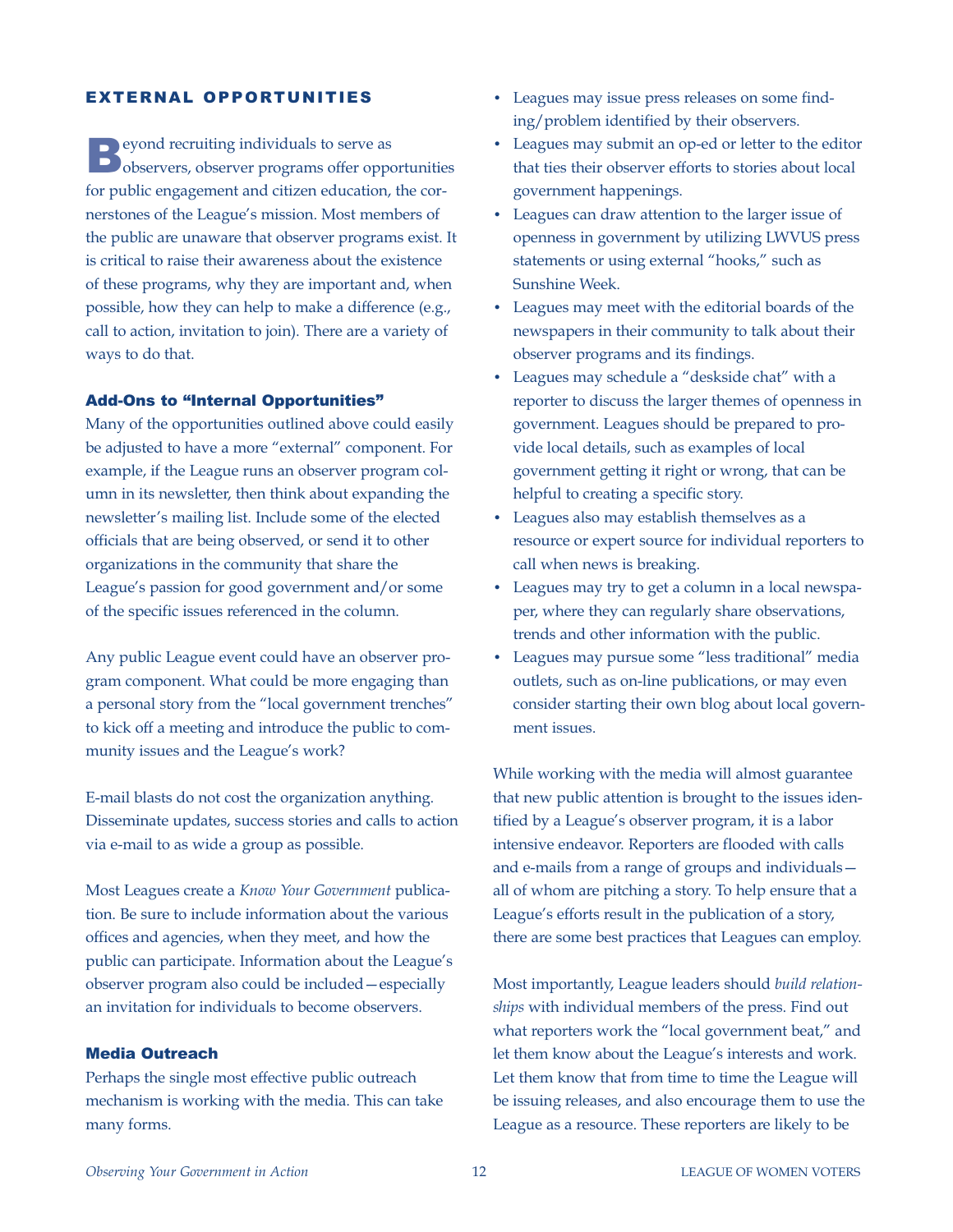the same ones who attend the governmental meetings that observers are monitoring. Encourage observers to introduce themselves to the press as a way to further build these relationships.

Because reporters receive so many news releases via email and fax, it is important that Leagues personally follow up with reporters. *Persistence* is critical to getting a story run or event covered. Reporters may need to be contacted multiple times (and in multiple ways e-mail, phone, fax) to get results. See Appendix B for a comprehensive list of tips for working with the media.

Whatever external opportunities a League pursues, there are some common messages or themes that should be combined with whatever "new information" (e.g., lapses in protocol at city council meetings, closed door decision of the school board to adopt a new policy, League's suggestion adopted by the zoning board) is being presented to the public. Such messages include:

- *1. Observer programs benefit the entire community.* Government transparency is vital to a healthy democracy. And, through its observer program, the League is helping to keep the community healthy, vibrant and strong.
- *2. The League is nonpartisan, respected and trusted.* For more than 87 years, the League has been working to protect the public's right to know. The organization is called upon by elected officials and others for its expertise in this area as well as its knowledge of local issues.
- *3. The League is an all-volunteer organization.* The organization does not have "professional" or paid observers. These efforts are truly grassroots and open to all members of the public.

#### Engagement of Public Officials

Leagues may want to make special efforts to engage elected officials on the topic of transparency. These efforts can take many forms depending upon the specific situation in a community and how successful the League has been in building relationships with those in local government.

#### **Successful Outreach Efforts**

The LWV of Mountain Lakes (NJ) sends an observer to every borough council and board of education meeting, and publishes the observer reports monthly. It is the number-one reason people join their League!

In 2005, the LWV of Michigan published its fourth *Report Card: Citizen Access to Government in Michigan*. Using a series of nine benchmarks, including "making the government's workings and decisions visible and accessible to all who wish to participate in democratic self-government," they evaluated the performance of state government. This publication has helped the League bring attention to some of the threats to citizen access to government in Michigan.

At a minimum, Leagues may consider sharing their observer program findings (both positive and negative) with the officials being observed as well as any appropriate "oversight" office. If there are specific issues that have arisen (e.g., venue is not accessible, agenda not distributed), then the League could try to meet with the "offending" office. Besides discussing the issue, the League could offer to assist in finding and implementing a solution.

Even if there are no "problems," a face-to-face meeting is still a useful endeavor. It can be a time to underscore the commonalities in the League's work and that of the elected officials—serving the larger community. The League can also establish itself as a resource/ expert in the area of openness in government.

League members may try to employ the help of elected officials in elevating the importance of sunshine in government. Ask officials to acknowledge the need for government transparency through a symbolic gesture, such as issuing a proclamation for Sunshine Week, or through more substantive means, such as mandating training on sunshine laws for all government employees. Some Leagues even perform the training (or produce informational packets) about sunshine laws for newly elected or appointed officials themselves. It should not be assumed that they will get this information elsewhere!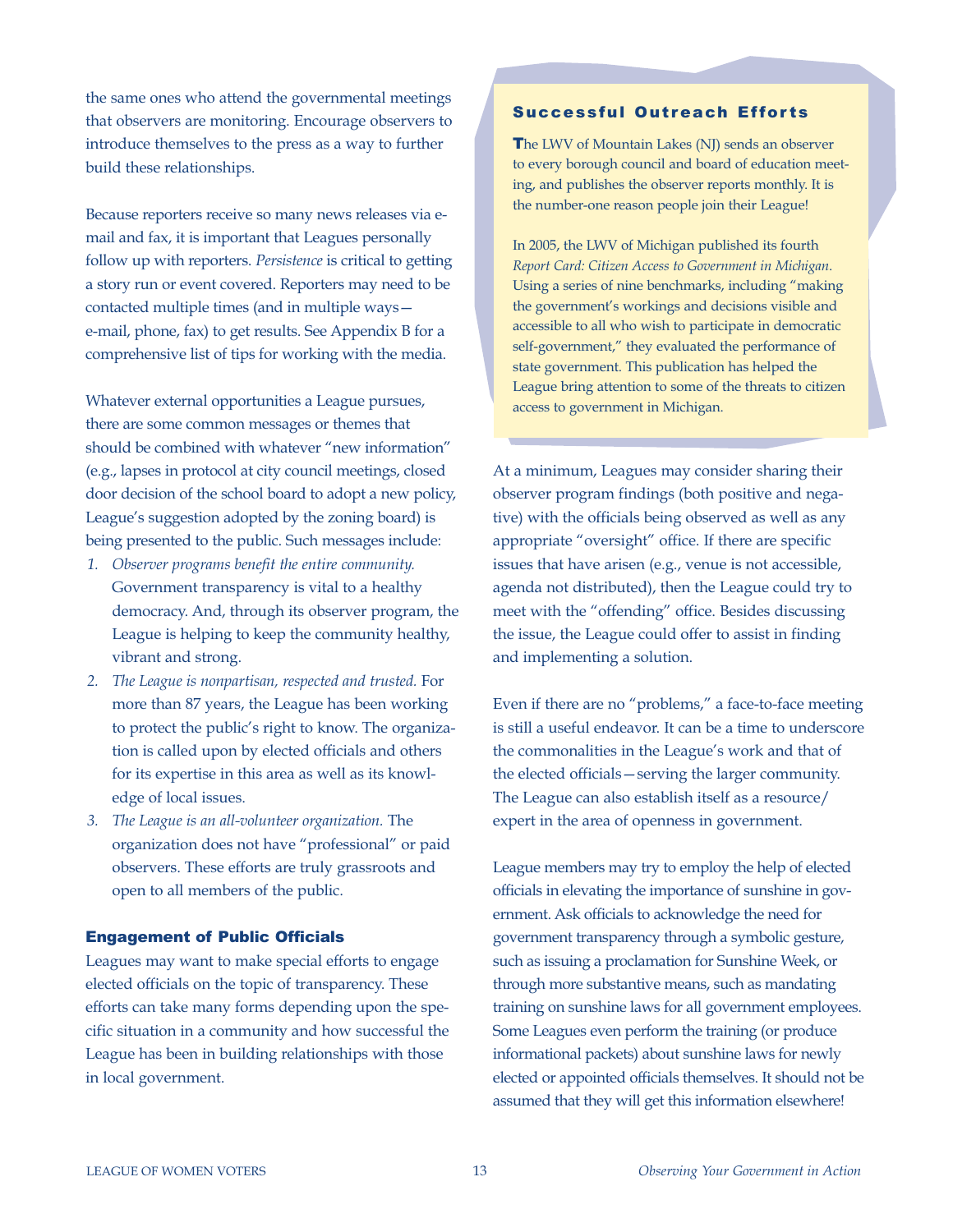Of course, Leagues can lobby officials as appropriate regarding local legislative and executive branch decisions that may be restricting access to information and meetings. Leagues may even consider engaging candidates for office on this topic by including a question about openness in government in Voters' Guides or at candidate debates.

#### Public Education Efforts

Public education is the hallmark of League. In addition to any of their "routine" public education efforts, Leagues may choose to undertake new programs depending on their observations/findings.

- Hold community forums on the topic of openness in government. Feature expert panelists such as a professor, newspaper reporter or editor, League observer, and local elected official. These could be held in partnership with other organizations to help defray any costs and expand the potential audience pool.
- Create a publication of observer experiences or findings. Distribute it as widely as possible.
- Take advantage of opportunities around Sunshine Week to promote the observer program, its findings and successes. This might include working with freedom of information groups to cosponsor an event or co-author an op-ed.
- Work with local civics/social studies teachers to draw attention to this topic. League observers could address classes. Some Leagues have had success in using student observers!
- Share this publication with other community organizations.

#### **Public Officials Take Notice**

The LWV of Saratoga County (NY) understands the value of communicating with public officials. After a meeting of the Board of Supervisors, a member of its observer corps asked the chairperson why the minutes of the Board's meetings were not posted on the county's Web site. He agreed that they should, and soon they were!

When surveyed, the LWV of Las Cruces (NM) stated that the biggest success of its observer program was that elected officials are reading the League *Voter*. How do they know that they are reading it? Officials have let them know when an observer report is inaccurate!

"Membership quickly grew to about 100 women, and the League's impact was soon felt in town, as the women fanned out to serve as observers on virtually every town committee. 'There were a lot of old-timers and they were used to running the town.' said Howard [the LWV of Sudbury's first president]. 'Here were all these new upstarts, but I think we opened eyes to areas that needed attention.'"

—Excerpted from the *Sudbury (MA) Town Crier* (February 21, 2007) on the occasion of the LWV of Sudbury's 50th anniversary.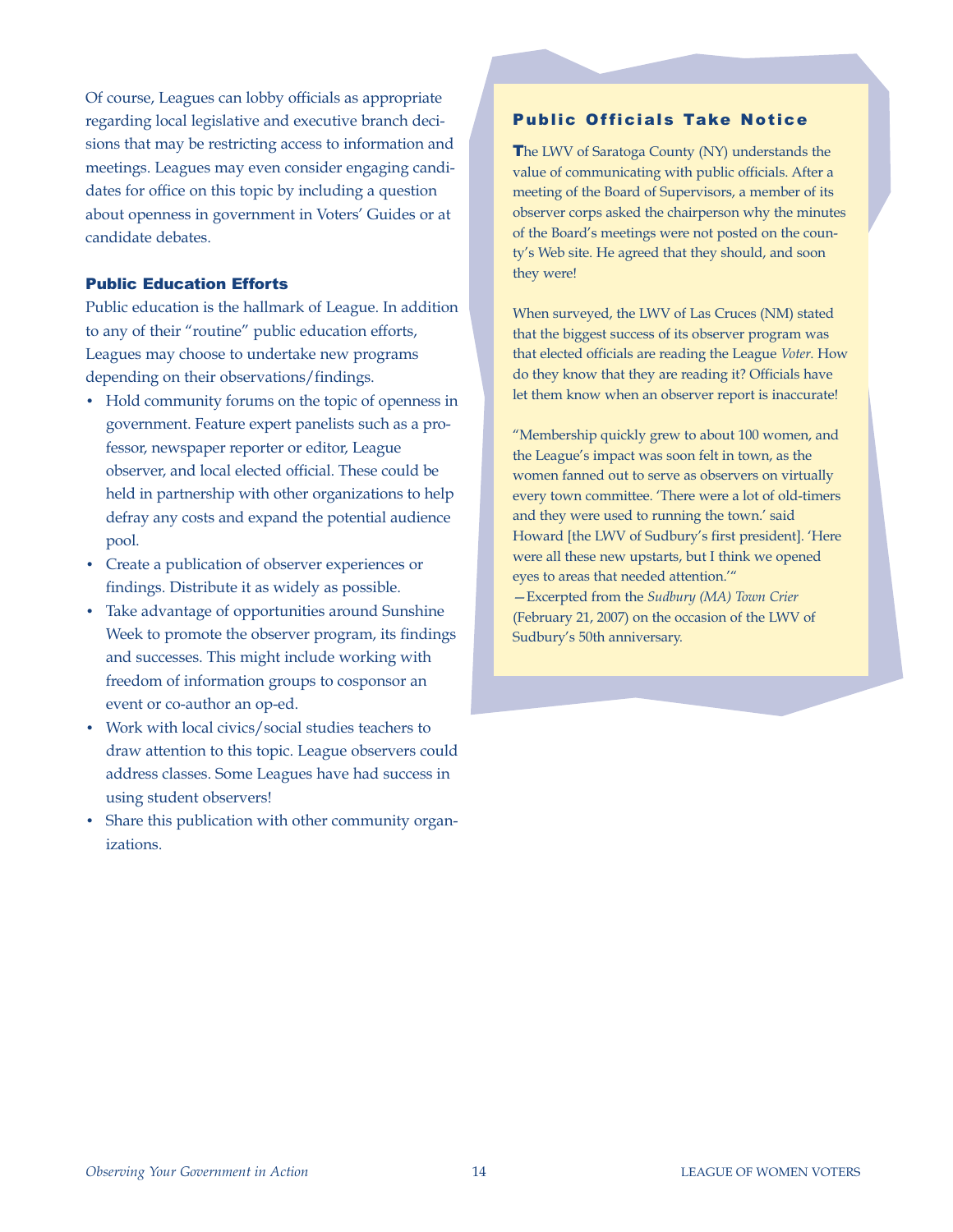### Organizational Benefits from Having anObserver Program



While the primary reason for creating and maintaining an observer program is to promote and ensure a healthy democracy, there are numerous ancillary benefits for Leagues that have these programs. Many of these benefits have been noted throughout this guide and are underscored by the League success stories included in this publication.

Like so many of the projects and programs that Leagues undertake, observer programs are not insular. They connect with other League activities and events and, most importantly, they connect the League with the larger community. Taking advantage of these connections to increase the League's membership, resources and visibility is just as critical to the organization's mission as the observer program's primary goal of protecting the public's right to know.

The League's standard of study, education and community engagement coupled with the organization's stellar record of nonpartisanship and fairness provides the LWV with a unique opportunity to improve and strengthen communities. Reminding the larger community of the organization's efforts (as well as its credentials) helps to ensure the League's continued success.

Depending on the type of observer program that a League establishes, there are four areas of potential benefit or growth.

#### **1. Existing members will become more engaged.**

• By hearing regularly through observer reports about what is happening at local government

meetings, members will feel "in the know" and part of something larger; this makes them more likely to remain supportive (financially and otherwise) of the organization.

- An observer program lets members see how the organization's mission is being fulfilled in a concrete, measurable way. Besides strengthening their connection to the organization, this gives members something easy and specific to showcase when asking potential members to join.
- Members are provided with specific opportunities to get involved with the League through the observer program. These are discrete, flexible tasks that can benefit them individually as well as the League. It brings individuals in contact with community leaders and provides them with opportunities to "be noticed."

#### **2. The League will increase its community ties.**

- Observer programs help to strengthen communication (and therefore relationships) between the League and local government officials/agencies.
- By being present at government meetings, Leagues can identify larger community issues, concerns or trends that can help to inform or shape future League programs/work.
- Observer programs can help foster relationships with other community organizations or allied groups. Government transparency is a unifying issue; organizations from all parts of the political spectrum believe it is vital to the health of our democracy.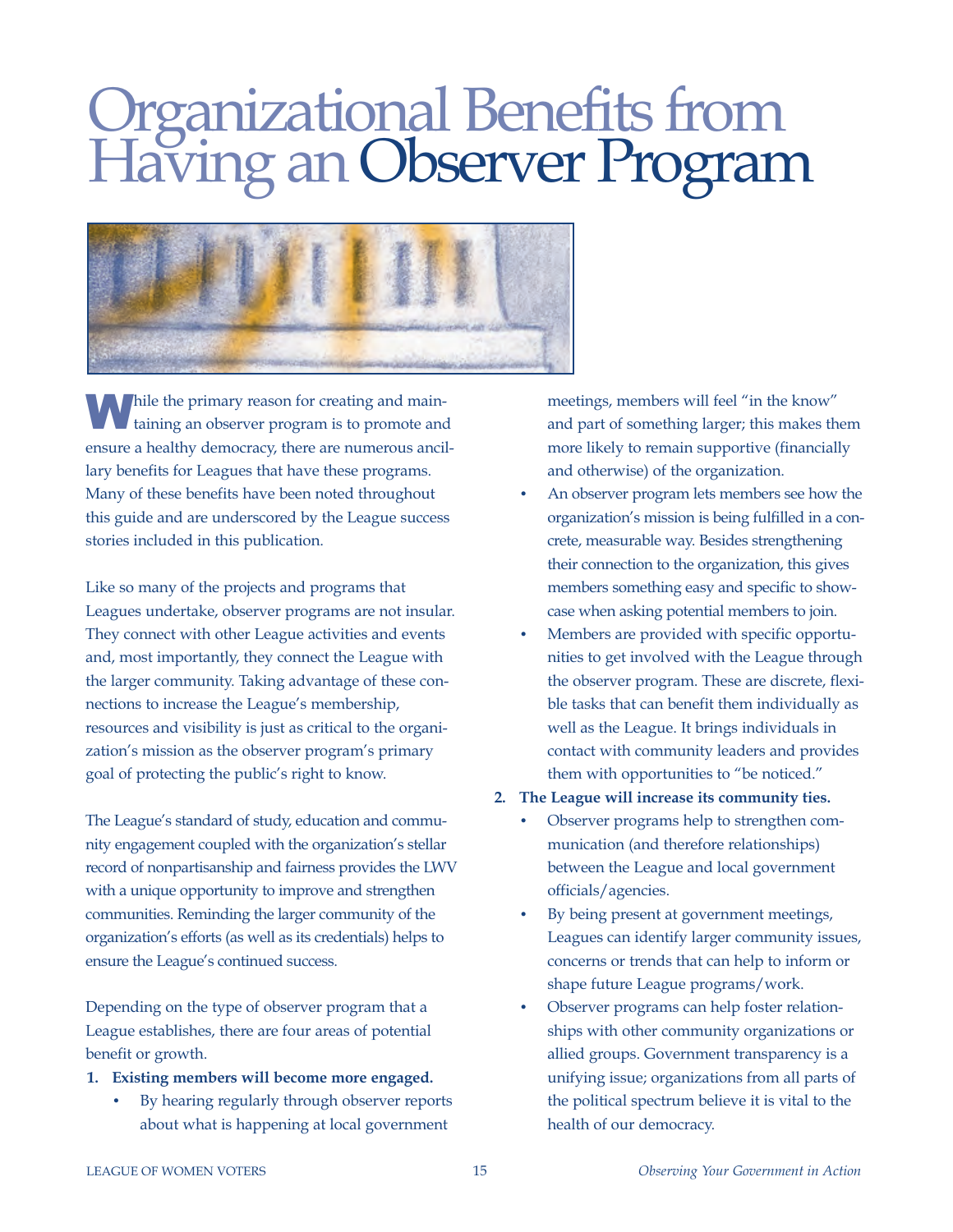#### **3. The League will become more visible.**

- Simply by having observers present at public meetings (especially if observers wear a League button or name badge), the League's visibility increases. If some of the suggested "external opportunities" described in the previous section (or similar ones) are pursued, visibility is further increased. The more visible the organization is, the more likely individuals will understand the League's mission and want to support it by joining or giving a donation.
- League observers become experts in local government. They are a tremendous resource for local media. With some persistence and attention to relationship-building, the League will become a "go to" source for local media. This will ensure consistent and regular coverage in local newspapers, an invaluable commodity.
- **4. New members will join the League.**
	- Because of the visibility, the renewed enthusiasm of existing members and new ties to the community, it is likely that new members will join the League. However, it is critical to remember that a story in the newspaper may pique interest in the organization, but in most cases, a person will JOIN only when personally asked to do so.
	- Remember that observing and recruiting are not exclusive of one another. While observers need to be tactful about doing so at meetings, observers can also be membership ambassadors—talking about their experience with the League to potential members, providing additional information about the organization, and even carrying a membership brochure to every government meeting.

• A strong observer program is representative of an organization that is focused. Given the myriad of issues that the League works on, it can be hard for non-members to understand what the organization does. Having an established program, like an observer corps, helps to reinforce the organization's niche as a "good government" group, and makes it more accessible to non-members.

The LWV of Greater Lafayette (IN), recognizing that the League's strength is in understanding and engaging citizens in government, decided to focus its efforts for 2002-2003 on a program called "Government of the People." Their year-long agenda started in the fall with an evaluation of the election process and an opportunity for residents to meet the newly elected officials. There were two additional meetings with legislators later in the year. League members provided "an insider's view" before or after a select number of regularly scheduled governmental meetings, such as city council meetings or a meeting of the county commissioners. In addition, the LWV of Greater Lafayette had "Insider Escorts" who were available to attend other government meetings, if a resident requested it. These efforts had several positive results for the League:

- The League was focused on a cohesive program agenda.
- Membership increased! They gained 17 new members.
- They "added-on" a fundraising element—a community events calendar that was sold in local stores—which increased the League's visibility and produced additional funds.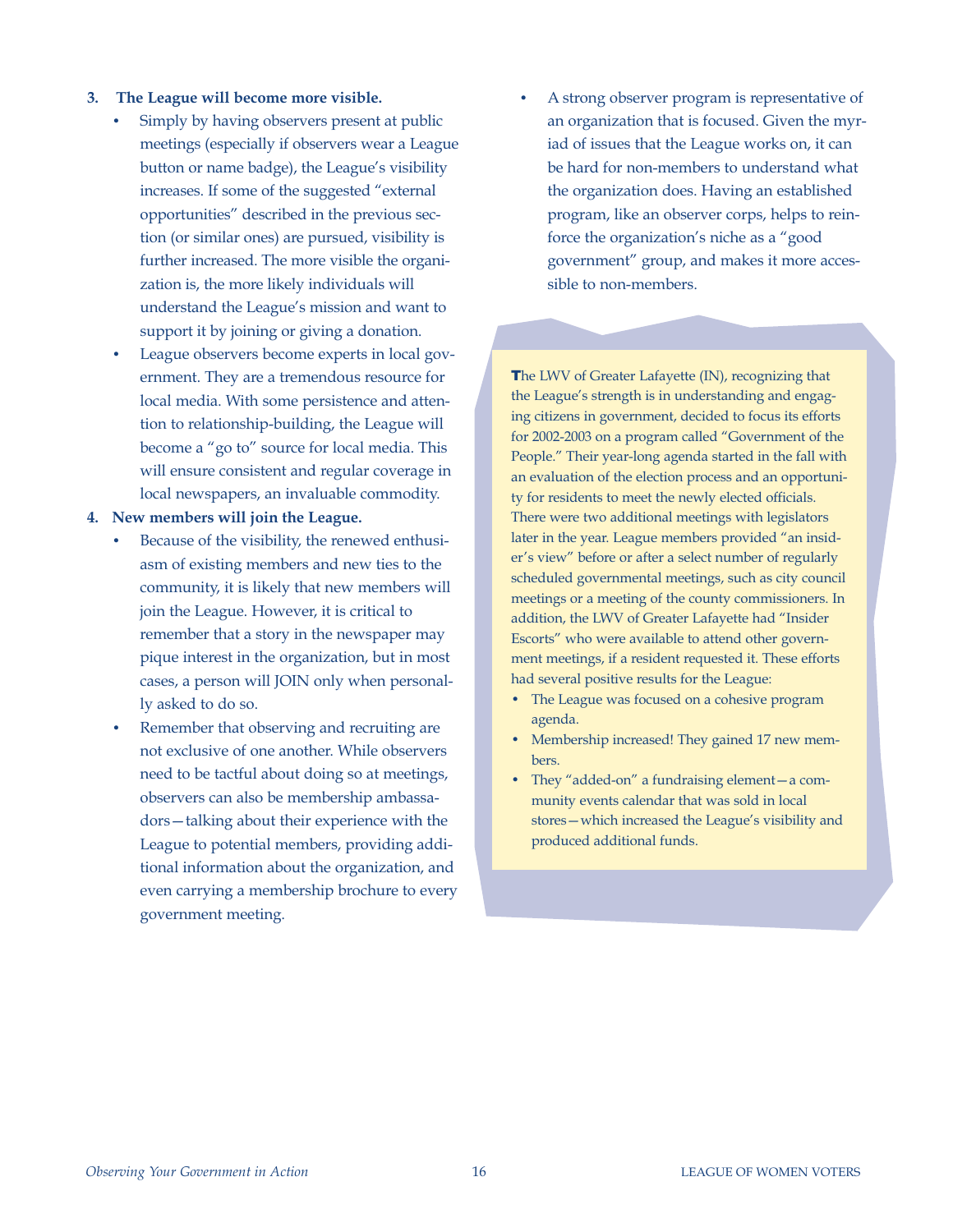## **Other Sunshine Mechanisms**



Observer programs are just one way in which<br>Leagues and other community organizations can strive to protect the public's right to know. The following is a sampling of other activities that can be pursued to promote government transparency.

#### Open Meetings

While having observers present at meetings is the most effective type of observer program, there are other means by which Leagues can monitor the activities of governmental offices and agencies. League members can watch and report on local meetings that are broadcast on government or public access stations. (In fact, Leagues can advocate for the broadcast of such meetings, if that is not already occurring.) League members can monitor government Web sites to see if information, such as agendas and minutes, are being posted. Observations from this "alternative" monitoring can be collected just as the in-person observation reports are. They, too, are valuable and informative.

#### Open Records

The other "component" of sunshine is open records. There are two main methods for monitoring the accessibility of public documents.

1. Any individual can make a *Freedom of Information (FOI) request* at any level of government. To start, research what information you want to receive and where (i.e., in what agency or office) it is located. It is important to understand how to file an FOI request in your state or locality. The National

Freedom of Information Coalition (*www.nfoic.org*) is a clearinghouse for information on state laws and how to use them. This process can be used to learn more about a given issue or simply to "test" the open records process within an agency or office.

2. Another way to learn about how freedom of information regulations are being employed in a community is to conduct an *FOI audit*. Very simply, this is a coordinated FOI request, in which multiple requestors (in the same locality or in different ones) visit pre-selected government offices, ask for copies of a particular public document and then record how well the agency responds. Journalists commonly undertake these, and the Society of Professional Journalists (*www.spj.org*) has a toolkit about how to conduct an FOI audit.

In March 2005, the League of Women Voters of Oakland (CA) released the results of a records-request audit that the League had conducted. About 70 percent of the time, League members were successful when asking for a copy of or permission to see a specific public document. However, when a group of students at Oakland's Fremont High School made some identical requests, their success rate was only about 50 percent! The League issued a media release about their findings and asked the city attorney to respond.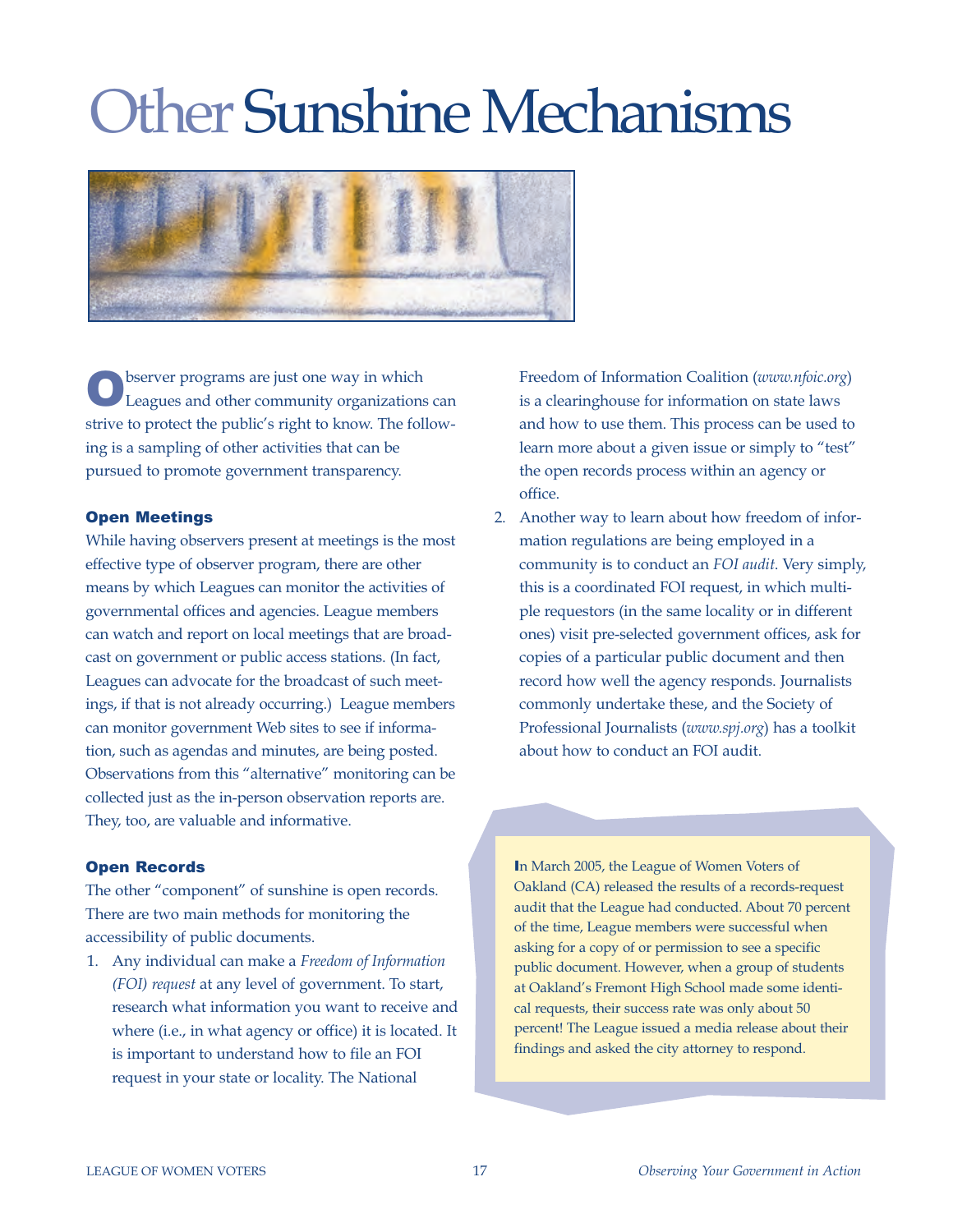#### Accessing Local Government

Without some basic level of understanding about how local government functions, some members of the public can feel too intimidated to participate in the process. There are two public education components that Leagues can undertake to empower citizens to participate.

- 1. Leagues can provide information about local government through publications like *Know Your Community*. These booklets often have listings of government offices and agencies as well as contact information for them and some description of their duties or jurisdiction. These publications might also include general information about local sunshine ordinances and/or how citizens can participate in local government.
- 2. Leagues can encourage the citizens of their community to visit city/town hall and take a tour to learn more about how their local government works. *Tours of city or town halls* are easy to schedule and are a great way to symbolize openness in government. League members may even serve as the guides.

#### Other Monitoring Projects

Leagues may consider participating in or initiating other types of monitoring projects. Like the observer programs described in this publication, these efforts have the dual impact of improving the health of our democracy as well as bringing new opportunities to Leagues and the observers involved. Three such programs are:

*1. Citizen-Centric Government*

The Association of Government Accountants (AGA) has launched the Citizen-Centric Government Reporting Initiative, an effort to encourage governments to produce and publish an annual "state of the government" report. The reports are designed to provide citizens with basic information about the financial condition and performance of their local government. AGA is working with various civic groups as well as its

own chapters to promote this project among local government officials. More information is available at *www.agacgfm.org/citizen/*.

*2. Court Observation programs*

Just as this guide makes suggestions about how to monitor government offices or agencies, similar resources are available for observing court proceedings. Other organizations, such as Council for Court Excellence (*www.courtexcellence.org*) and Judicial Watch (*www.judicialwatch.org*), have established court observation programs, which may be of interest to Leagues. Some Leagues have these programs as well.

*3. Election Observers*

Another monitoring role that some Leagues take on is serving as election observers or monitors on Election Day. These programs vary from jurisdiction to jurisdiction. For example, in 2003, the LWV of Holland Area (MI) was honored for its efforts to survey polling places to check their physical and attitudinal accessibility for those with disabilities. Other Leagues work with election officials to monitor how well local election laws are implemented on Election Day.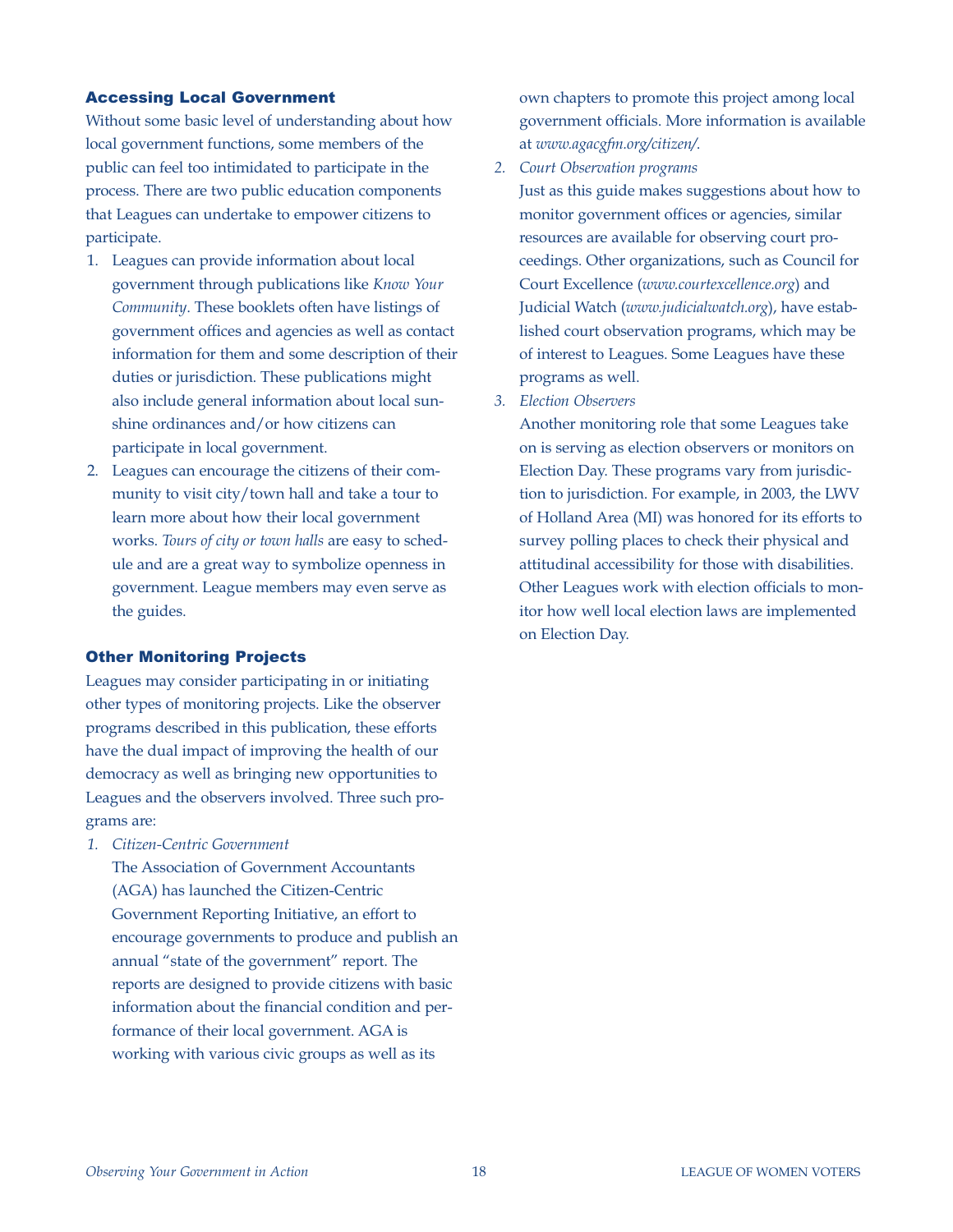## AppendixA

#### SAMPLE REPORTING FORMS

#### LWV of Eden Area (CA)-Observer's Report

| <b>Agency</b>                                          | Date:      |           |                 |
|--------------------------------------------------------|------------|-----------|-----------------|
|                                                        |            |           |                 |
| <b>FEATURE EVALUATED</b>                               | <b>YES</b> | <b>NO</b> | <b>COMMENTS</b> |
| Did meeting start on time?<br>۰                        |            |           |                 |
| Were all members present?<br>٠                         |            |           |                 |
| Were members attentive?<br>$\bullet$                   |            |           |                 |
| Did the members appear to have done their<br>$\bullet$ |            |           |                 |
| "homework?"                                            |            |           |                 |
| Were members courteous to each other and<br>٠          |            |           |                 |
| the public?                                            |            |           |                 |
| Were Brown Act requirements followed?                  |            |           |                 |
| - agenda sent/posted 72 hrs before?                    |            |           |                 |
| - agenda items clearly described what was to           |            |           |                 |
| be discussed?                                          |            |           |                 |
| - adequate opportunity for public input?               |            |           |                 |
| - was there the appearance that some                   |            |           |                 |
| action items were discussed in closed rather           |            |           |                 |
| than in open session?                                  |            |           |                 |
| Was background information available to public?<br>۰   |            |           |                 |

• Were any issues on the agenda relevant to any LWV state or local positions or programs?\_\_\_

| • Do you recommend local League action on any of these issues? Yes No Fif "yes" what action do you                                                                                                                             |                                     |
|--------------------------------------------------------------------------------------------------------------------------------------------------------------------------------------------------------------------------------|-------------------------------------|
|                                                                                                                                                                                                                                |                                     |
| • Other Concerns: 2008 - 2009 - 2009 - 2010 - 2010 - 2010 - 2010 - 2010 - 2010 - 2010 - 2010 - 2010 - 2010 - 2010 - 2010 - 2010 - 2010 - 2010 - 2010 - 2010 - 2010 - 2010 - 2010 - 2010 - 2010 - 2010 - 2010 - 2010 - 2010 - 2 |                                     |
|                                                                                                                                                                                                                                | Date Submitted: <b>Example 2014</b> |

Report should be submitted to President or Secretary before next LWVEA Board Meeting. Please attach agency's agenda, if possible. Thank you.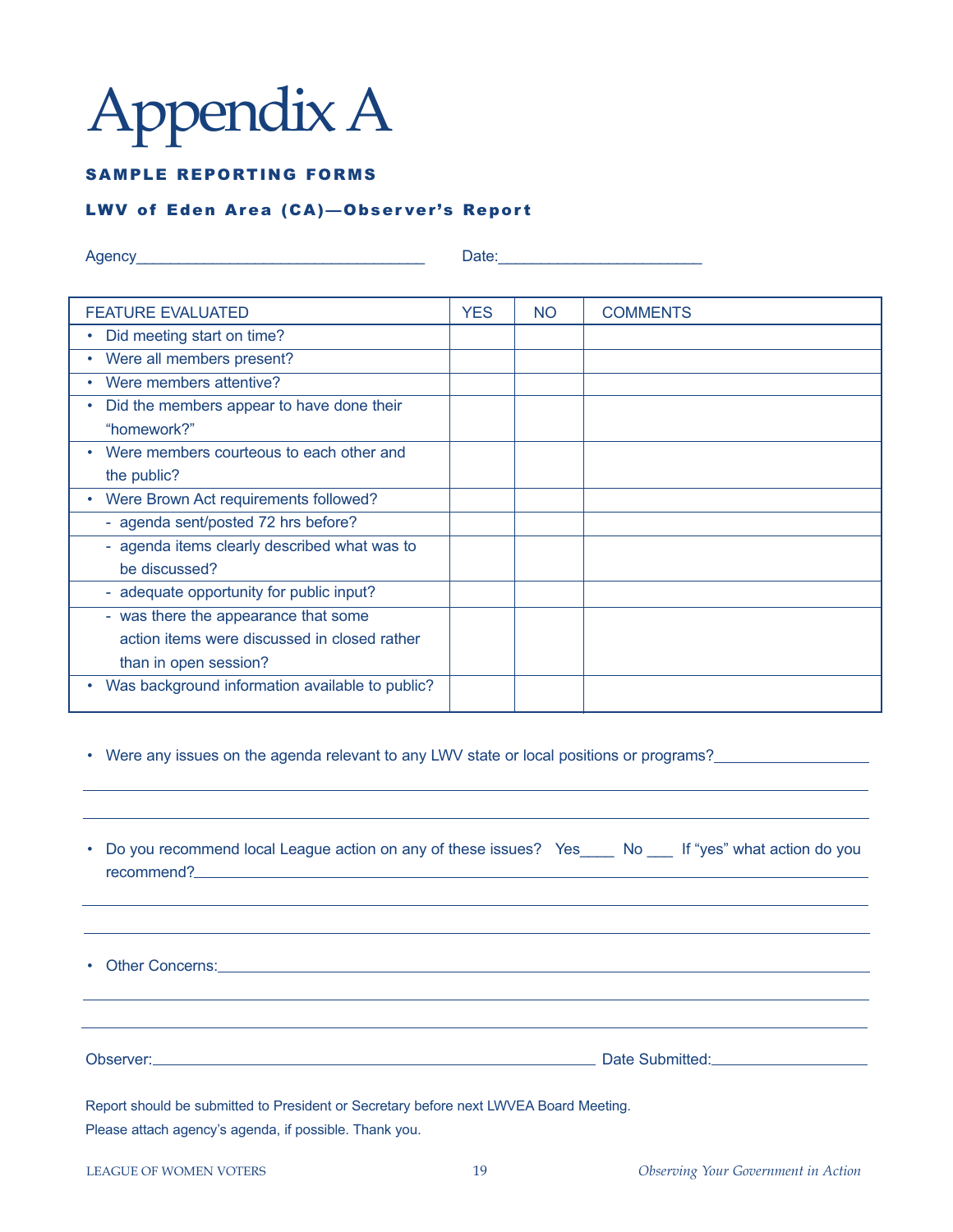#### LWV of the Greater Dayton Area (OH)-Observer's Report

|                                      |                                                | Date_                     |                       |                     |  |  |  |
|--------------------------------------|------------------------------------------------|---------------------------|-----------------------|---------------------|--|--|--|
|                                      |                                                |                           |                       |                     |  |  |  |
| Type of meeting (circle one)         |                                                |                           |                       |                     |  |  |  |
|                                      | Regular                                        | Special                   | <b>Public Hearing</b> | <b>Exec session</b> |  |  |  |
| Members absent                       |                                                |                           |                       |                     |  |  |  |
|                                      | $0 - 1$                                        | $2 - 3$                   | $3 - 4$               | 5 or more           |  |  |  |
| Staff present                        |                                                |                           |                       |                     |  |  |  |
|                                      | $0 - 1$                                        | $2 - 3$                   | $3 - 4$               | 5 or more           |  |  |  |
|                                      | (Type)                                         |                           |                       |                     |  |  |  |
|                                      | <b>City Manager</b>                            | Administrator             | Superintendent        | <b>Treasurer</b>    |  |  |  |
|                                      | Legal officer                                  | Police/safety             | Other                 |                     |  |  |  |
| Media coverage?                      |                                                | <b>Yes</b>                | <b>No</b>             |                     |  |  |  |
| Audience                             |                                                |                           |                       |                     |  |  |  |
|                                      | <b>Under 5</b>                                 | $6 - 12$                  | $13 - 20$             | over 20             |  |  |  |
|                                      | <b>Students present</b>                        | Special interests present |                       |                     |  |  |  |
| Items approved?                      |                                                |                           |                       |                     |  |  |  |
|                                      | (attach agenda and check those items approved) |                           |                       |                     |  |  |  |
|                                      |                                                |                           |                       |                     |  |  |  |
| Facilities (circle those that apply) |                                                |                           |                       |                     |  |  |  |
|                                      | Big enough<br>Could see officials              | well lit<br>clean         | handicapped access    | could hear          |  |  |  |
|                                      |                                                |                           |                       |                     |  |  |  |
| Proceedings                          |                                                |                           |                       |                     |  |  |  |
|                                      | Meeting opened with prayer?                    |                           | <b>Yes</b>            | <b>No</b>           |  |  |  |
| Denomination?                        |                                                |                           |                       |                     |  |  |  |
|                                      | Presiding officer have meeting under control?  |                           | Yes                   | <b>No</b>           |  |  |  |
|                                      | Officials attentive/alert?                     |                           | <b>Yes</b>            | <b>No</b>           |  |  |  |
|                                      | Adequate discussion of issues?                 |                           | <b>Yes</b>            | <b>No</b>           |  |  |  |
|                                      | Decisions "cut and dried"?                     |                           | <b>Yes</b>            | <b>No</b>           |  |  |  |
| Time for public comment?             |                                                | <b>Yes</b>                | <b>No</b>             |                     |  |  |  |
| Public comment encouraged?           |                                                | <b>Yes</b>                | <b>No</b>             |                     |  |  |  |
|                                      | Visitors treated with respect?                 |                           | <b>Yes</b>            | <b>No</b>           |  |  |  |
| Other observations:                  |                                                |                           |                       |                     |  |  |  |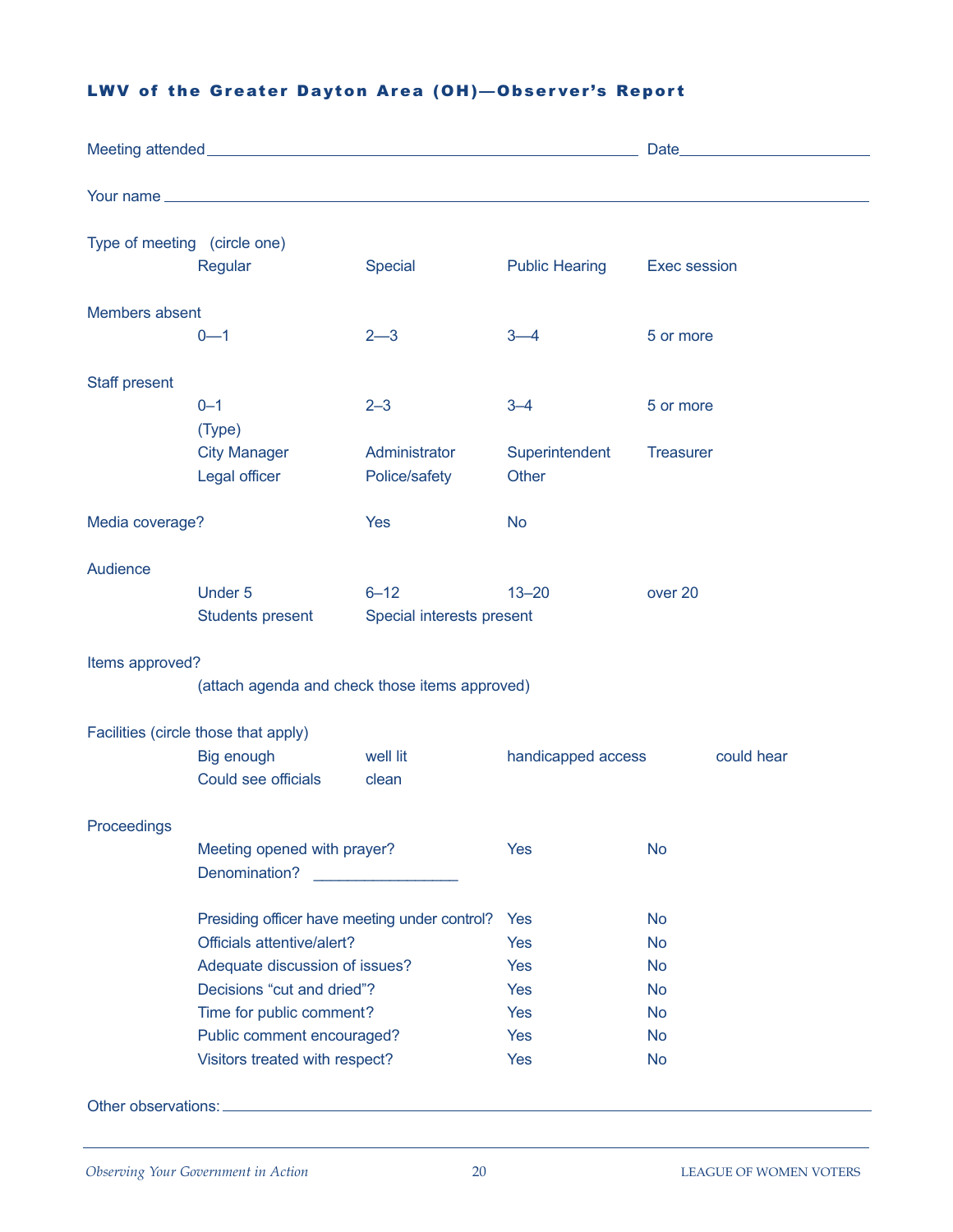# Appendix B

#### GENERAL TIPS ON WORKING WITH THE MEDIA/DOING PUBLIC **OUTREACH**

Local Leagues conduct media outreach all the time. Proactive media outreach is critically important to getting coverage. One of the most important (and ongoing) duties of a League leader is to foster relationships with members of the local media. The following tips on working with the media will help you to identify opportunities, develop and deliver your pitch, and follow up successfully. These tips can help to strengthen your media outreach efforts and, consequently, strengthen results.

According to some researchers, people need to hear the same message as many as seven times before it sinks in. With this in mind, state and local Leagues alike can have an opportunity to increase awareness about the League's work simply by thinking about ways to deliver concise and consistent messages about the organization.

Every time you have an opportunity to speak about the League, it is important to underscore the value of the organization and how it serves the community. It is also helpful to imagine every opportunity as one that will grow the organization. Remember to talk about the members who do the hands-on work of safeguarding democracy, and always include an invitation for others to join the League. This might not always be obvious or intuitive, but these points can be woven into interviews, media releases, speaking engagements, etc.

#### League Observer Program Publicized

"Anyone who wants to learn more about the way Hingham is run can join the Hingham League of Women Voters and be a part of the newly activated Observer Corps. To learn more about the Corps contact [contact information]. The Observer Corps is an excellent way for new members to learn about local issues and share information with League members through newsletter articles and League meetings. Observers' reports are factual and non-judgmental, present various sides of an issue and are intended to help members be well-informed before making any decisions concerning the possible League or individual action. Some of the town committees to be observed are the Board of Selectman, School Committee, Planning Board, Advisory Committee and others may be added, based on interest."

*Excerpted from The Hingham (MA) Journal* (October 5, 2006)

To help you prepare for any outreach opportunity (including working with the media), there are three questions you should answer:

- 1) *What's my goal?* What do I want to accomplish in this communication? Though you may not be used to writing down and outlining your goals, it's a great exercise to practice. For any outreach opportunity (large or small) that you have, you want to have a clear goal established for yourself going into it.
- 2) *Who is my audience and what do they care most about?* Think about your audience. What issues are important to them? How can you make your points resonate with them most?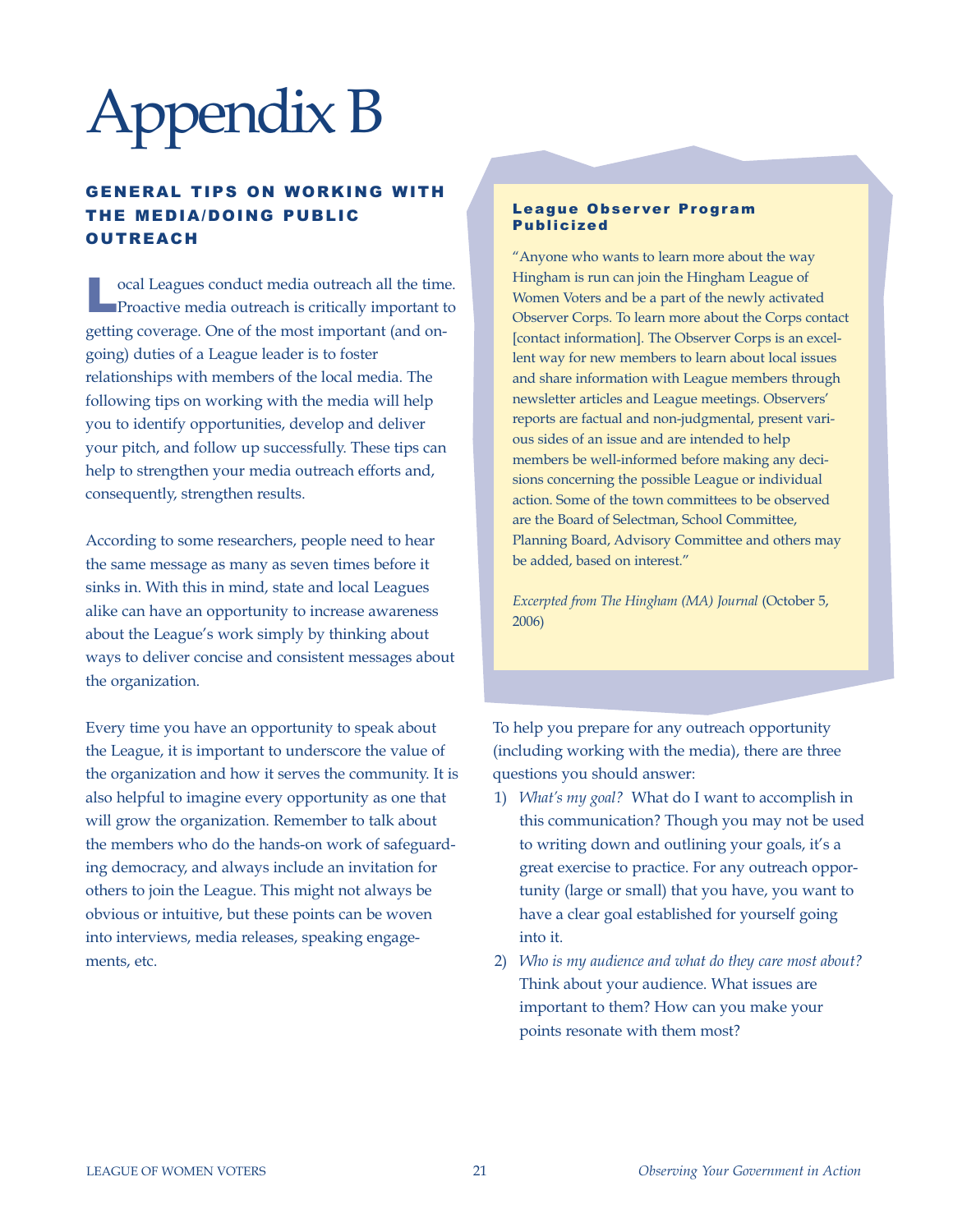3) *What is my messaging going to focus on?* Once your goal and target audience are determined, you need to decide what points to focus on. There are three phases to sharing a message: sharing knowledge; building will (i.e., making a connection); and spurring the reader/listener to action. Review your goal and audience, and determine how you can most effectively accomplish these three steps.

Below are tips for utilizing the four main mechanisms for getting media coverage: press releases and media advisories, op-eds and letters to the editor, editorial board meetings, and media interviews.

#### PRESS RELEASES AND MEDIA ADVISORIES

**These are two methods to get out information** about what your League is doing. Both provide succinct and pertinent information about your event or issue in an easy-to-read format. Media advisories are an effective way of encouraging media to attend your event. Unlike a press release, that will include background information and quotes, a media advisory just provides the Who, What, Where, When, Why of the event. It is absolutely vital that you include contact information on any materials you send to the press. Include your phone number, e-mail address and Web site address, especially if you're sending materials electronically.

While it may seem important to get the release out to as many media outlets as possible, there really is a great deal of importance placed on providing a personal touch. Taking the time to write a quick personal note to reporters, especially if you've seen their writing on your League's issues or have met them in the past, makes a huge difference. Also, remember that members of the press often set their calendars at the last minute; even if you send the release out a week ahead of time, be sure to follow up the day before the event to remind them. Even then they may not commit—but this is very normal!

Here are some additional tips to remember as you draft a release or advisory:

- **Always make your most important point at the top.** Reporters may only read the first paragraph before deciding if it's worth it to give you a call or include your League in a story.
- **Include a good quote.** Why should they care? How does this relate to other issues affecting the community?
- **Keep things short.** All information should fit on one page.
- **Do not send press materials as attachments.** Paste the information right into the body of your e-mail.
- **Call at the right time.** Most reporters have story deadlines of 3 or 4 pm, so calling in the mid-morning is usually best. In a follow-up call you just want to reiterate why it's important that they attend your event. Keep it short and friendly, and offer to resend the information!

#### OP-EDS AND LETTERS TO THE EDITOR

pinion pieces (or op-eds) and letters to the editor are mechanisms for Leagues to get their opinions printed. These are generally short, no more than 250 words, and use very simple, clear, concise language that will grab attention. Op-eds and letters to the editor serve as great opportunities to gain coverage after an event has already happened.

#### Op-eds

Op-ed is an abbreviation for "opposite the editorial page" and can denote both the page itself and the opinion pieces that a newspaper publishes on the page facing the editorial page. Newspapers generally have a stable of oped columnists and regular contributors but most will also print op-eds written by outside authors. Sometimes a newspaper will call upon a local community group (such as the League) to write an opinion piece on a certain issue. Op-eds are often selected for their unique or fresh perspective on a recent event or news story. Opinion pages are generally put together a few days ahead of time, so be sure to submit it early enough in advance.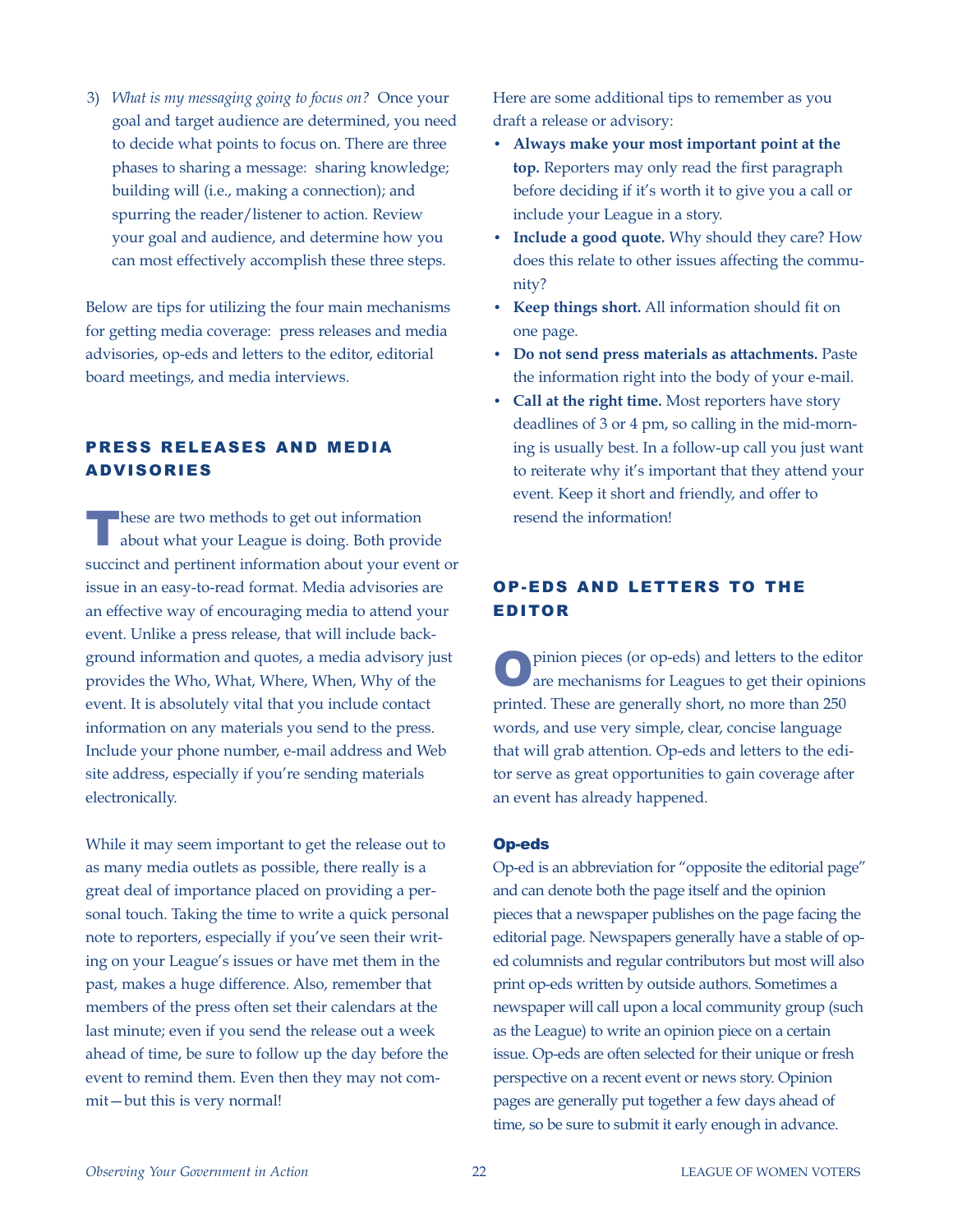Simply put, op-eds express the opinion of the author on a particular issue, and can offer an excellent opportunity for you to advance your messages. The following are some tips for writing and submitting an op-ed that will increase your chances of getting published.

- When drafting your op-ed, make sure that you are familiar with the types of pieces that are generally published in the paper and be sure to focus on the topic's significance to the community.
- An op-ed is not the best forum to promote an upcoming local event.
- Once you have confirmed the rules for submitting a piece to the paper (word counts, methods of submission and other factors vary depending on the outlet), submit one for consideration and be sure to follow up after a couple days.
- If it has not been accepted, ask if there are any adjustments that you might make to increase its chances of being published.

#### Letters to the Editor

Writing a letter to the editor is one of the best ways to respond to articles, editorials or op-eds published in your local paper. You should be prepared to submit a letter to amplify a positive editorial or highlight key information left out of an article.

The key to getting your letter published is making sure that it is timely. Ideally, you would submit a letter to the editor within 24 hours after the piece you're responding to appeared. They must include your full contact information and League title. The newspaper often will verify the authenticity of the submission with a follow-up phone call.

When you submit a letter to the editor, call the opinion page office and ask them who to send it to, what their submission requirements are, and if the paper is likely to run the piece. They will likely give you an honest answer. If they make edits to your letter, they may ask for your approval.

#### EDITORIAL BOARD MEETINGS

Editorial board meetings generally involve one or more people from your organization and three or more writers for the opinions section of a newspaper. They're usually not on issues of immediate news importance, but ongoing issues that are of interest to the community or the editorial board itself. They are conversations, usually about an hour, and sometimes result in an opinion piece being written. The editorial board members will have questions, but you should also have talking points prepared to make your case.

The best way to set these up is to call the opinion page office, feel out their interest and find out who the best contact person is. If you do get a meeting, BE SURE to do your research! Look through archives of the paper online, and read through any opinion pieces that have been written on the issue. This will give you a sense of the views of the board ahead of time, and you'll be prepared for what questions are coming.

#### MEDIA INTERVIEWS

I ssuing press releases or fostering relationships with members of the media (print, television and radio) will hopefully result in your League being called for interviews. Below are some pointers to help you maximize these opportunities.

- **Be prepared and do your research:** The more knowledge you have, the more prepared you will be. There are several questions you want answered before the interview—some to consider are:
	- What's the interview about?
	- What's your organization's role in the piece being proposed?
	- What is the interview format?
	- What outlet is it for? If it is not one you are familiar with, ask about their format: Is it a weekly, a daily, a conservative/liberal radio talk show?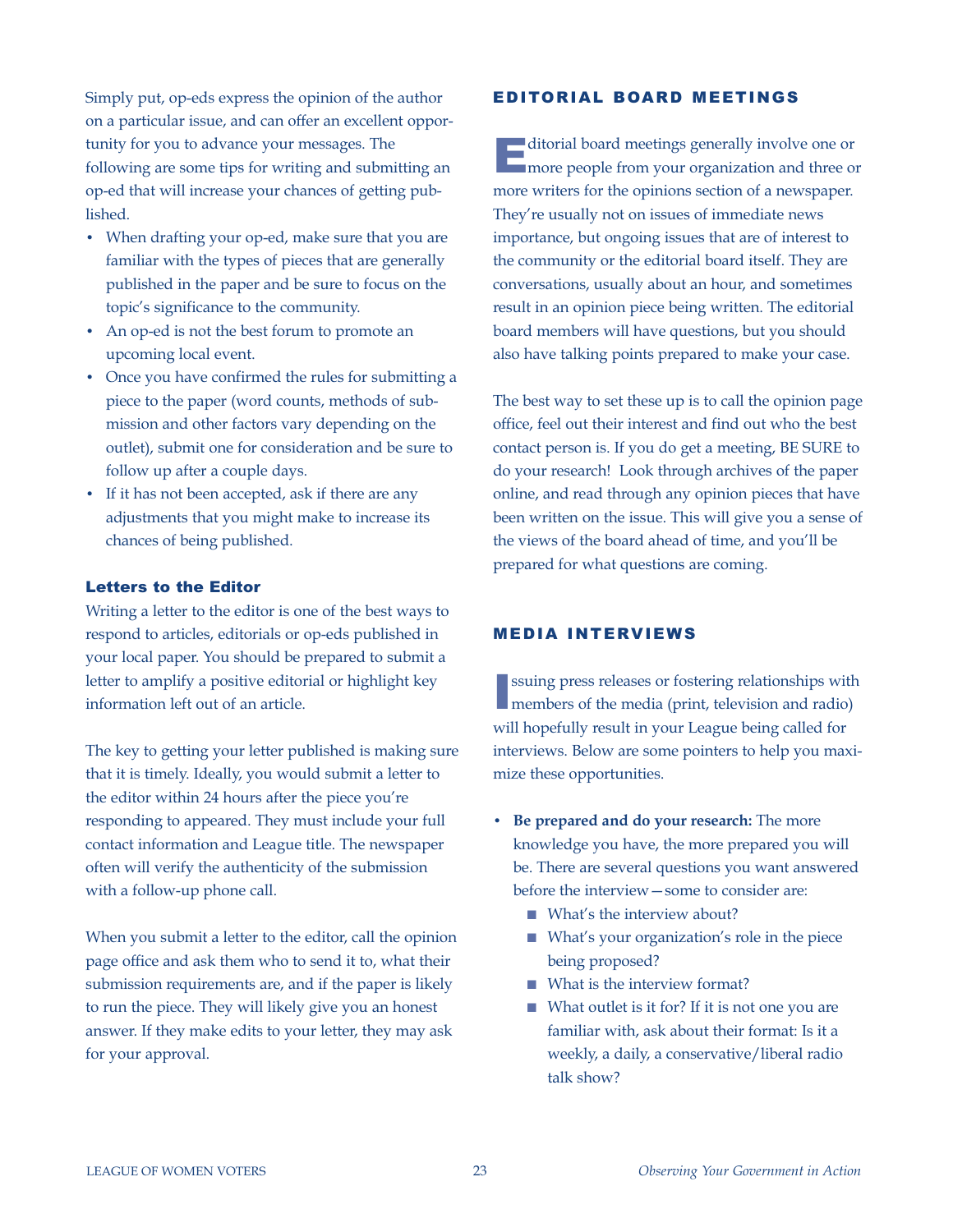- **Remember who you are talking to when you are being interviewed:** You are talking to the audience that reads the story or sees it on TV. You are not talking to the reporter who is interviewing you.
- **Speak up!** If an interviewer misstates something or has a fact wrong, make a correction politely.
- **Be concise.** Keep your answers between 10-20 seconds.
- **Repeat, Repeat, Repeat.** Try your best to repeat the information that is most important and relevant (Web site address, organization name and location, contact information, etc.).
- **Have a fact sheet handy.** To the extent possible, always have current, up-to-date information available about the League and its work. You can refer to it also to help stay "on message."
- **Tell a story.** People remember points much more if they are illustrated with a story. By forming a good story as part of your presentation, your delivery skills will automatically improve as well.
- **Know what you want to say in advance.** Your expertise might enable you to discuss endless aspects about the League's work but only one, maybe two, points will make it into a story and even then a consumer of the story may only remember bits and pieces. Don't let an audience member or a journalist decide what the most important point is on this issue. Select one or two key points to make and make them well.
- **Be calm and confident.** You may be nervous, but the most important thing is to be calm and confident. Feel free to keep notes in front of you during a phone or radio interview.

The following tips will help you deliver your messages effectively:

- **Collect your thoughts.** If a journalist calls and wants to conduct an on-the-spot interview, ask if you can call back in five minutes. Use that time to gather your thoughts and review your key points.
- **Keep it simple!** Use clear language and avoid jargon. You don't want to bore your audience or make them feel stupid.
- **Use numbers, but sparingly.** Memorize one or two precise statistics that will give weight to your messages and bring your information to life.
- **Be honest! Don't stretch the truth.** If you don't know the answer, say so and suggest an alternative source.
- **Provide other sources that will back you up.** Independent experts can help to provide support for your position.
- **Everything is on the record.** Don't give in to the temptation to tell the reporter something "off the record." If you say it aloud, or put it in an e-mail, assume that it will appear in the reporter's story.
- **Stay calm.** Getting flustered can convey a host of things—none positive! Prepare in advance, stick to your messages and you'll ace any interview.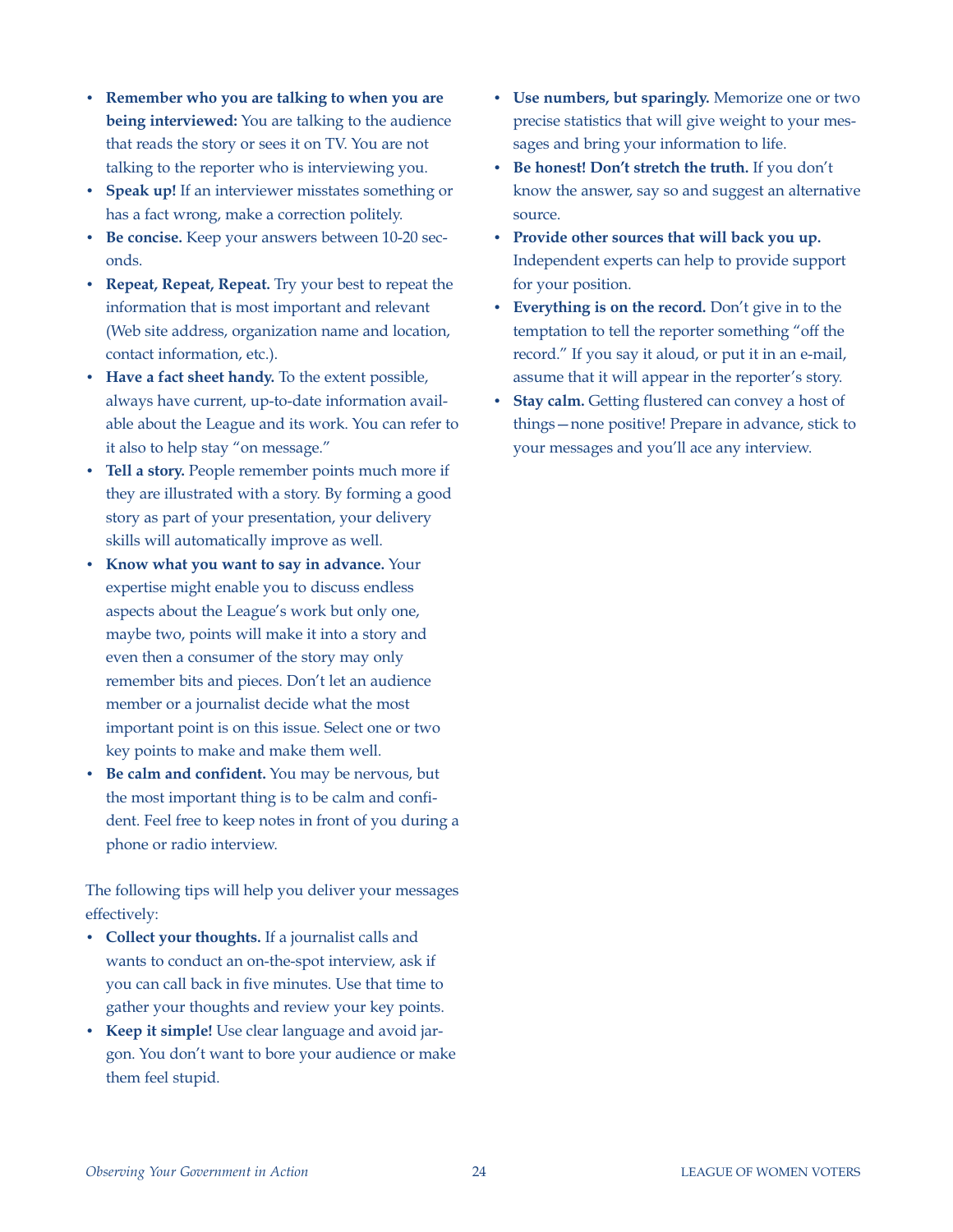### RESOURCES Appendix C

ust as the League of Women Voters has worked for years to promote open government at all levels, there are many other organizations that do so, too. This appendix provides a list of the key organizations working in this ar their contact information. Most of these organizations have a national scope and monitor federal laws and administrative practices. Some are active in advocacy to address changes in federal law and practice. In addition, most states now have open government coalitions or freedom of information centers. These groups monitor changes in sunshine policies—both good and bad—within their state and local governments. They also provide information on how to follow state procedures correctly in order to access desired information or meetings.

**Coalition of Journalists for Open Government** (*www.cjog.net*) is an alliance of more than 30 journalism-related organizations concerned about secrecy in government and the increasing closure of public records and meetings at all levels of government. Most of the coalition partners have individual freedom of information programs. As coalition members, they share information, coordinate activities and, when appropriate, combine efforts and resources in the fight for open government.

**Freedom of Information Center**, housed at the University of Missouri School of Journalism (*http://foi.missouri.edu*), hosts the National Freedom of Information Coalition. The Center is the research portion of the organization. Its Web site provides: (1) information on every state's open government laws and practices; (2) comprehensive analytical information on practices of local county open government law in the state of Missouri; (3) the Open Records Survey, which is a state-by-state list of reports prepared by organizations involved in analyzing the state laws and the effective use of open records processes. The Center also has staff available to answer questions and provide training on various topics.

**Marion Brechner Citizen Access Project at the University of Florida** (*www.citizenaccess.org*) provides an online guide to state access laws and a database that allows researchers to compare and contrast the provisions of all 50 state laws.

**National Freedom of Information Coalition's** (*www.nfoic.org*) goals are to help start up state freedom of information (FOI) organizations, to initiate joint fundraising efforts with state organizations, to develop FOI programs, projects and publications that can be utilized by the member FOI organizations, and to support the states in their efforts to obtain funding for individual projects.

**OpenTheGovernment.org** (*www.openthegovernment.org*) is a coalition of journalists, consumer and good government groups, environmentalists, labor, and others focused on making government a more open process for the overall health and safety of communities across the country. Its Web site provides information on the coalition's activities and links to each of its members' information-filled Web sites. The League is a member of this coalition.

**Reporters Committee for Freedom of the Press** is focused on providing publications on and information about public access and other First Amendment topics. Publications include the *First Amendment Handbook* and *How to Use the Federal FOI Act*. Its Web site (*www.rcfp.org*) posts a guide to every state's open records and meetings laws, which is called *The Open Government Guide.*

**Society of Professional Journalists** provides a toolkit on how to do FOI audits (*www.spj.org*) as well as media alerts on FOI topics. The purpose of FOI audits is to determine the extent of the gap between what public records laws say and what citizens actually experience. They are most commonly undertaken by journalists.

**Sunshine Week** is a national initiative to open dialogue about the importance of open government and freedom of information. Journalists, civic groups, libraries, schools and others interested in the public's right to know have banded together to help promote this nonpartisan effort to enlighten and empower individuals to play an active role in their government at all levels, and to give them access to information that makes their lives better and their communities stronger. More information about Sunshine Week is available at *www.sunshineweek.org*.